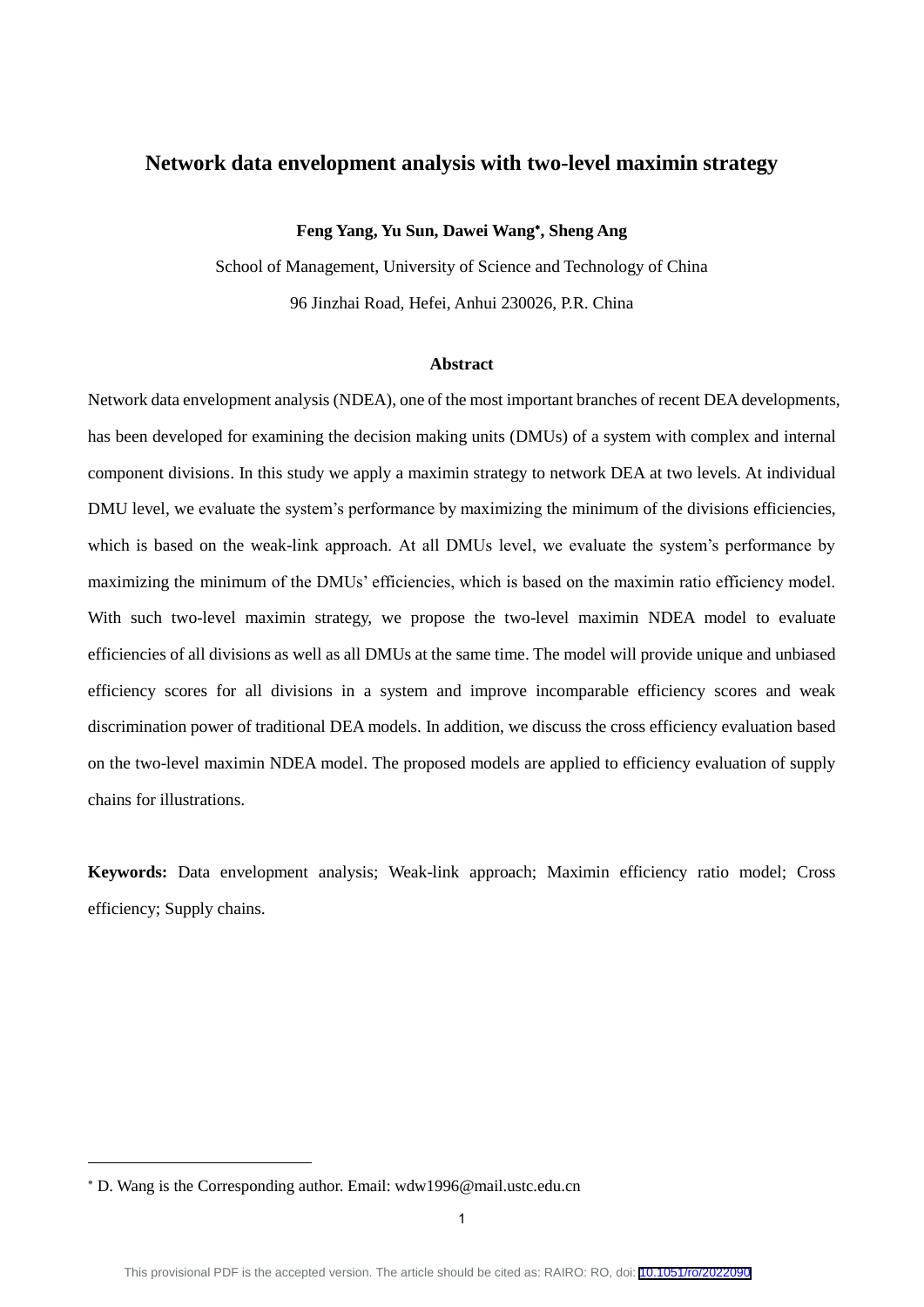#### **1. Introduction**

Data envelopment analysis (DEA), initiated by Charnes et al. (1978), is a nonparametric approach for measuring the relative efficiency of independent peer decision making units (DMU) incorporating multiple inputs and outputs (Cook and Seiford, 2009). Generally, DEA estimates the efficiency of a DMU by calculating the ratio of its weighted sum of inputs and weighted sum of outputs through a set of weights. In its basic form, DEA allows each DMU under evaluation to arbitrarily choose its favorable weights for inputs and outputs such that it obtains its optimally maximized efficiency score. For its effectiveness in identifying the best-practice frontier and ranking the DMUs, DEA has been applied to many activities in many sectors for various purposes (An et al., 2017; Karsak and Dursun, 2014; Li et al., 2018), such as agricultures (Vlontzos and Pardalos, 2017; Pishgar-Komleh et al., 2020; Abbas et al., 2020), banks (Fukuyama and Matousek, 2017; Kourtzidis et al., 2021; Zhao et al., 2021), supply chains (Izadikhah and Saen, 2016; Yang et al., 2015; Wang et al., 2020).

In conventional DEA, DMUs are considered as a whole unit, in that component structures are generally ignored, and the performance of a DMU is assumed to be a function of the chosen inputs and outputs. However, most systems are composed of many divisions operating interdependently via the intermediate products that are created by some divisions and consumed by some others within the system. Ignoring the operations of the component divisions may cause misleading results in efficiency evaluation (Castelli, et al., 2010). Network DEA models are thus developed to address such issue, in which efficiencies of competent divisions and the whole system are evaluated simultaneously (Färe and Grosskopf, 1996; Kao and Hwang, 2008). In the network DEA models, three kinds of system structures are often investigated, including series, parallel and mixed structures (Kao and Hwang, 2010). The series structure refers to several processes are linked by intermediate measures in sequence. For example, the operations of a bank are divided into two serial processes to measure profitability and marketability (Seiford and Zhu,1999). The parallel structure is composed of parallel processes that operate independently. University is an example of a parallel system, where the individual stages are the departments that operate parallel and separately inside the university (Kao and Hwang, 2010). The mixed structure is more complex than the series and parallel ones, which is a mixture of serial and parallel structures (Kao, 2017).

In network DEA, the efficiency is a multi-dimensional measure, as one has to consider the efficiency of the component divisions as well as the overall system efficiency. For those comparable component divisions across all DMUs, divisional efficiencies can be defined as the ratio of the weighted sum of inputs and weighted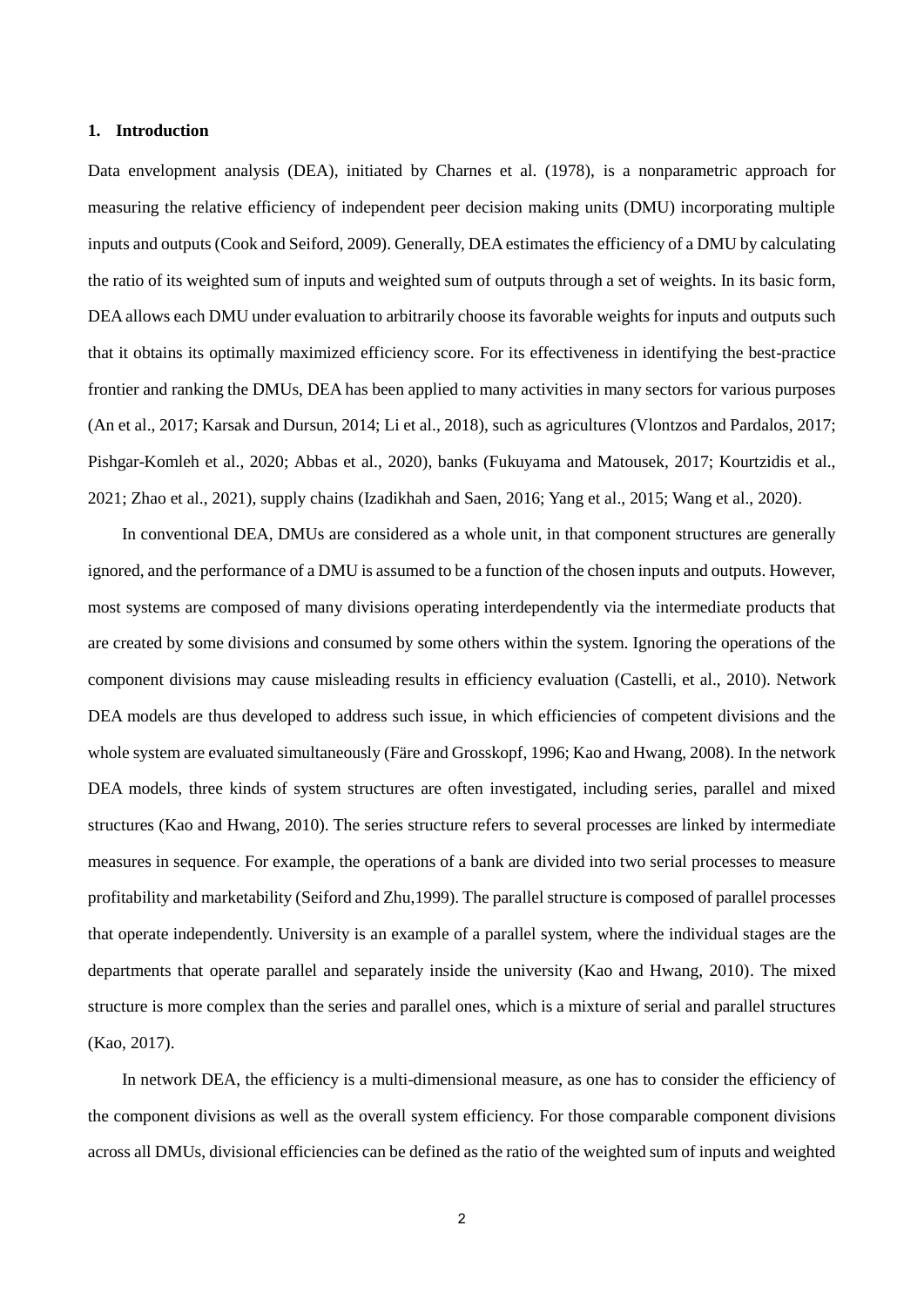sum of outputs. According to whether the overall system or the divisional efficiencies is given priority for optimization, two broad approaches can be classified, namely the top-down approach and the bottom-up approach (Sotiros et al., 2019). In the top-down approach, the overall system efficiency is optimized first, and then the divisional efficiencies are obtained from offspring from the optimal solution that maximizes the system efficiency. This approach mainly includes the additive efficiency decomposition method (Chen et al., 2009; Cook et al., 2010) and the relational model (Kao and Hwang, 2008; Kao, 2009). On the contrary, in the bottom-up approach, the divisional efficiencies are measured first and the system efficiency is achieved ex post. Representative methods of the bottom-up approach are the additive aggregation method (Ang and Chen, 2016; Guo et al., 2017), multiplicative aggregation method (Zha and Liang, 2010; Li et al., 2012), the minmax method (Despotis et al., 2016b) and the weak-link method (Despotis et al. 2016a; Koronakos et al., 2019; Sahoo et al., 2021; Despotis and Kuchta, 2021). The weak-link approach, first presented by Despotis et al. (2016a), is inspired by the weak-link notion in supply chains and the maximal flow-minimal cut problem in networks. In the weak-link approach, the system efficiency is obtained by maximizing the minimum of the stage efficiencies. This approach provides unique and unbiased efficiency scores of the divisions and identifies adequately the source of system inefficiency.

On the other hand, a prominent characteristic of the traditional DEA models is that allows each DMU to select the most desirable weights in calculating its efficiency score. Therefore, in the classical DEA model, this flexible weight selection prevents DMUs from comparing the efficiencies under the same baseline. Further, weak discrimination is often found in classical DEA models, since many of the DMUs are estimated as efficient. To overcome the abovementioned limitations, common set of weight (CSW) DEA models have been developed by many researchers. The common weights method indicates that each DMU applies the same benchmark for computing efficiency. Several methods are proposed for finding CSW including separation vector (Chiang et al., 2011; Kiaei and Matin, 2020), cross efficiency (Saati and Nayebi, 2015; Angiz et al., 2013), ideal point method (Jahanshahloo. et al., 2010; Khalili-Damghani and Fadaei, 2018), goal programming (Gharakhani et al., 2018; Mavi et al., 2019), and evaluation of a subset of units (Troutt, 1997; Toloo, 2019; Troutt and Leung, 2003; Pendharkar, 2020). The maximin efficiency ratio model is a significant method for evaluation of DMUs. In the maximin efficiency ratio model, CSW is determined by maximizing the minimum efficiency ratio across a set of all DMUs (Troutt, 1997; Troutt and Leung, 2003). This method not only can surmount the issues in classical DEA models which include incomparable efficiency scores and weak discrimination power but also can find the minimum efficiency unit between all DMUs.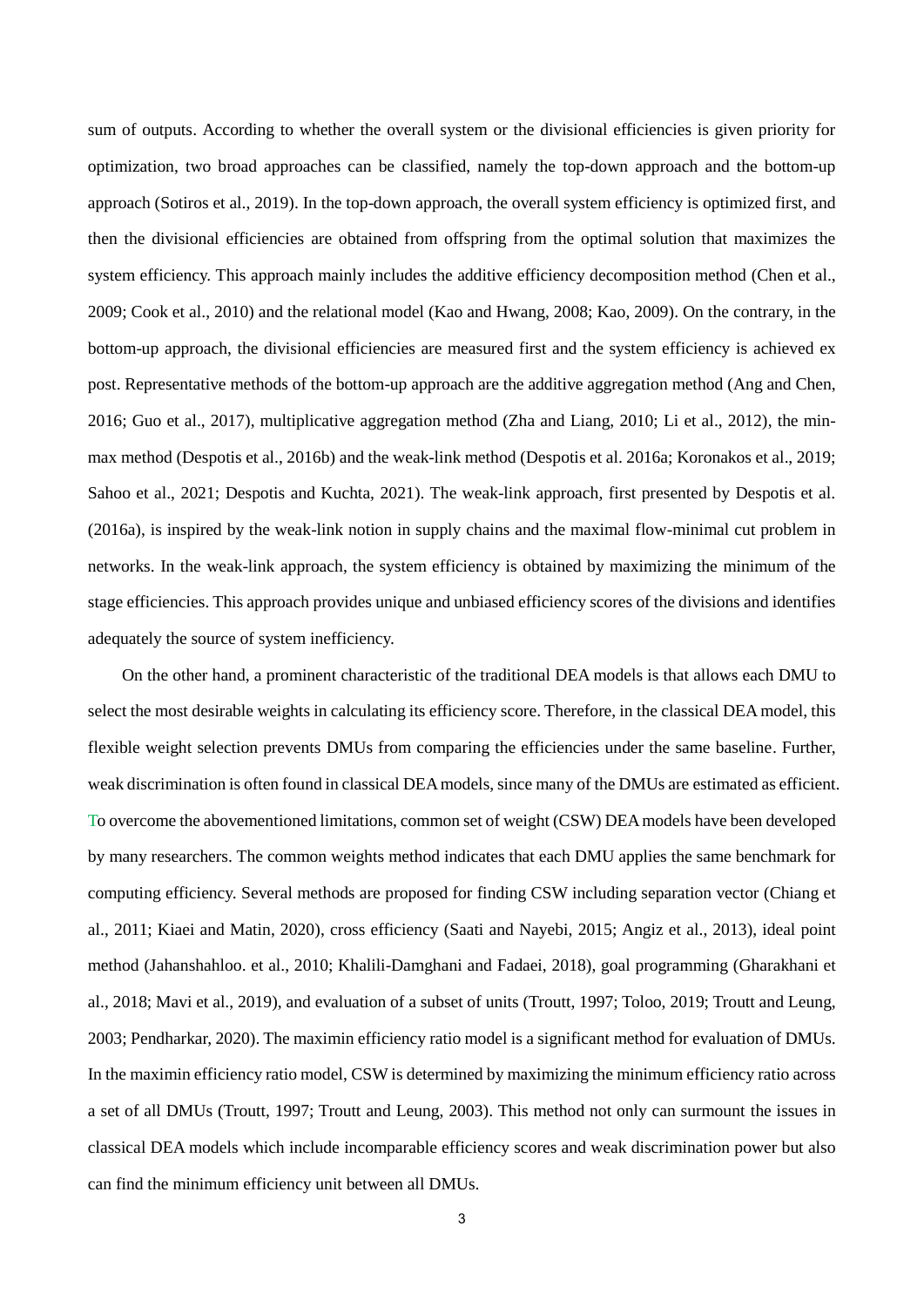In the field of DEA, the property of units invariance indicates that efficiency results are independent of the units in which the observed inputs and outputs are measured so long as the units are the same for every DMU (Charnes and Cooper, 1984), is a desirable property of an ideal efficiency measure (Mehdiloozad et al., 2014). Lovell and Pastor (1995) discussed that Charnes, Cooper and Rhodes's CCR and Banker, Charnes and Cooper' BCC models are units invariant with respect to the radial measure, but not to the slack component. Cooper et al. (1999) claimed the range adjusted measure (RAM) model is units invariant. Tone (2001) noted that the slacks-based measure (SBM) model satisfies the property of units invariant. The property of units invariance is considered important in designing the measures in DEA. We will discuss units invariance of the proposed models in the study.

Almost all previous studies on the maximin efficiency ratio model focused on the single-stage system, only one exception is Wu et al. (2014). Wu et al. (2014) developed a maximin efficiency multistage supply chain model which considers the internal structure of DMUs to assess the supply chain performance. In their approach, the overall efficiency of the supply chain is defined as a weighted sum efficiency of its individual divisions. Although they looked into the internal stages of the DMUs, they did not consider the efficiency of the minimum efficiency stage in multi-stage system. In this study, we establish a two-level maximin network data envelopment analysis (NDEA) model for the efficiency evaluation of network production processes. The proposed model combines weak-link approach which can identify adequately the minimum efficiency stage inside the DMU and maximin efficiency ratio model which can find the minimum efficiency unit between all DMUs. Thus, our model exhibits an advantage in enabling decision makers to identify the stages that is the minimum efficiency stage in the minimum efficiency unit and effectively improve the performance of these systems. Moreover, the proposed model can provide unique and unbiased efficiency scores for the divisions. Otherwise, this model can surmount incomparable efficiency scores and weak discrimination power. Then, we extend cross efficiency evaluation method to the multi-stage system based on the two-level maximin NDEA model. The new cross efficiency evaluation method does not require secondary objective functions and can provide unique efficiency results.

Main contributions of this study are as follows. First, we are the first to develop a two-level maximin NDEA model. In the depicted approach, we explicitly provide the measures of overall efficiency and stage efficiencies. In addition, we discuss units invariance of the two-level maximin NDEA model. Last, we develop cross efficiency model based on the two-level maximin NDEA model for network system, which is firstly to extend the cross efficiency evaluation to a network system.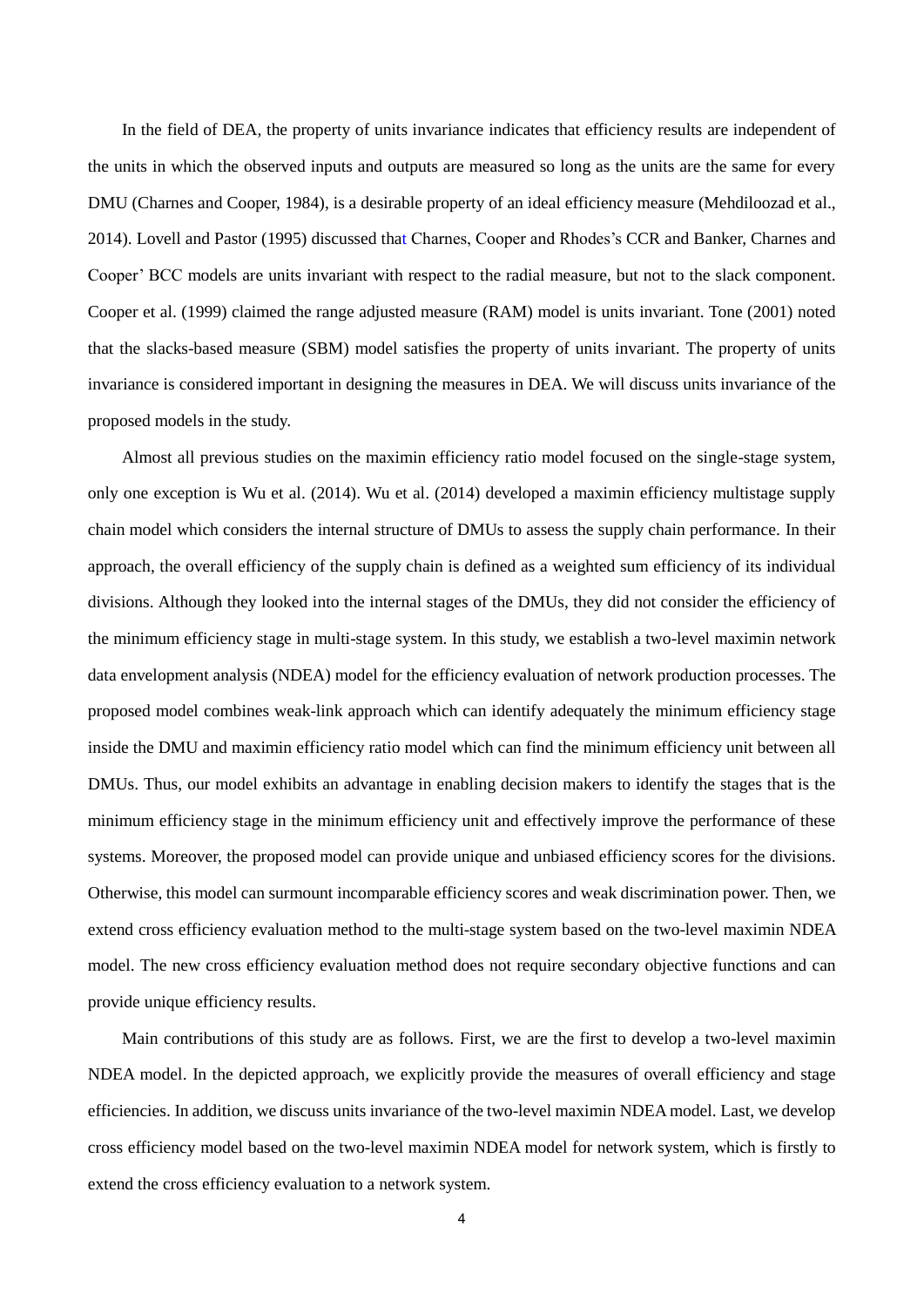The remainder of the paper is organized as follows. Section 2 introduces the CCR ratio model, maximin efficiency ratio model, and cross efficiency evaluation method. Section 3 develops the two-level maximin NDEA model and cross efficiency model based on the two-level maximin NDEA model for the efficiency evaluation of the network system. Section 4 applies these models to an empirical study with 8 three-stage supply chains. Finally, the last section concludes the paper.

#### **2. Preliminary**

# **2.1 The CCR ratio model**

Suppose that there are *n* DMUs, and each DMU<sub>i</sub>  $(j = 1, ..., n)$  products *s* outputs  $y_{rj}$   $(r = 1, ..., s)$  by *m* inputs  $x_{ij}$  ( $i = 1, ..., m$ ). For any given DMU<sub>d</sub>, its CCR ratio efficiency is defined as a ratio of the weighted sum of outputs to weighted sum of inputs (Charnes et al., 1978):

$$
E_d = \frac{\sum_{r=1}^{S} u_{rd} \gamma_{rd}}{\sum_{l=1}^{m} v_{id} x_{id}}
$$
(1)

where  $v_i$  and  $u_r$  are the weights given respectively to the *i*-th input and the *r*-th output. The CCR ratio efficiency can be formulated by the following model.

$$
Max E_d = \frac{\sum_{r=1}^{S} u_{rd} y_{rd}}{\sum_{i=1}^{m} v_{id} x_{id}}
$$
  
s. t.  $\frac{\sum_{r=1}^{S} u_r y_{rj}}{\sum_{i=1}^{m} v_i x_{ij}} \le 1, j = 1, ..., n$   
 $v_i, u_r \ge 0, i = 1, ..., m; r = 1, ..., s$  (2)

Model (2) is equivalent to the following linear programming after the Charnes-Cooper transformation (Charnes and Cooper, 1962).

$$
Max E_{dd} = \sum_{r=1}^{S} u_{rd} y_{rd}
$$
  
s. t.  $\sum_{r=1}^{S} u_r y_{rj} - \sum_{i=1}^{m} v_i x_{ij} \le 0, j = 1, ..., n$   
 $\sum_{i=1}^{m} v_{id} x_{id} = 1$   
 $v_i, u_r \ge 0, i = 1, ..., m; r = 1, ..., s$  (3)

#### **2.2 The maximin efficiency ratio model**

The maximin efficiency ratio was proposed to enable DEA analysis along with a subset of DMUs (Wu et al., 2014). The maximin efficiency ratio model (Troutt, 1997) can be given as the following.

$$
Max min \frac{\sum_{r=1}^{S} u_r y_{rj}}{\sum_{i=1}^{m} v_i x_{ij}} s.t. \frac{\sum_{r=1}^{S} u_r y_{rj}}{\sum_{i=1}^{m} v_i x_{ij}} \le 1, j = 1, ..., n \n\sum_{r=1}^{S} u_r = 1 \n v_i, u_r \ge 0, i = 1, ..., m; r = 1, ..., s.
$$
\n(4)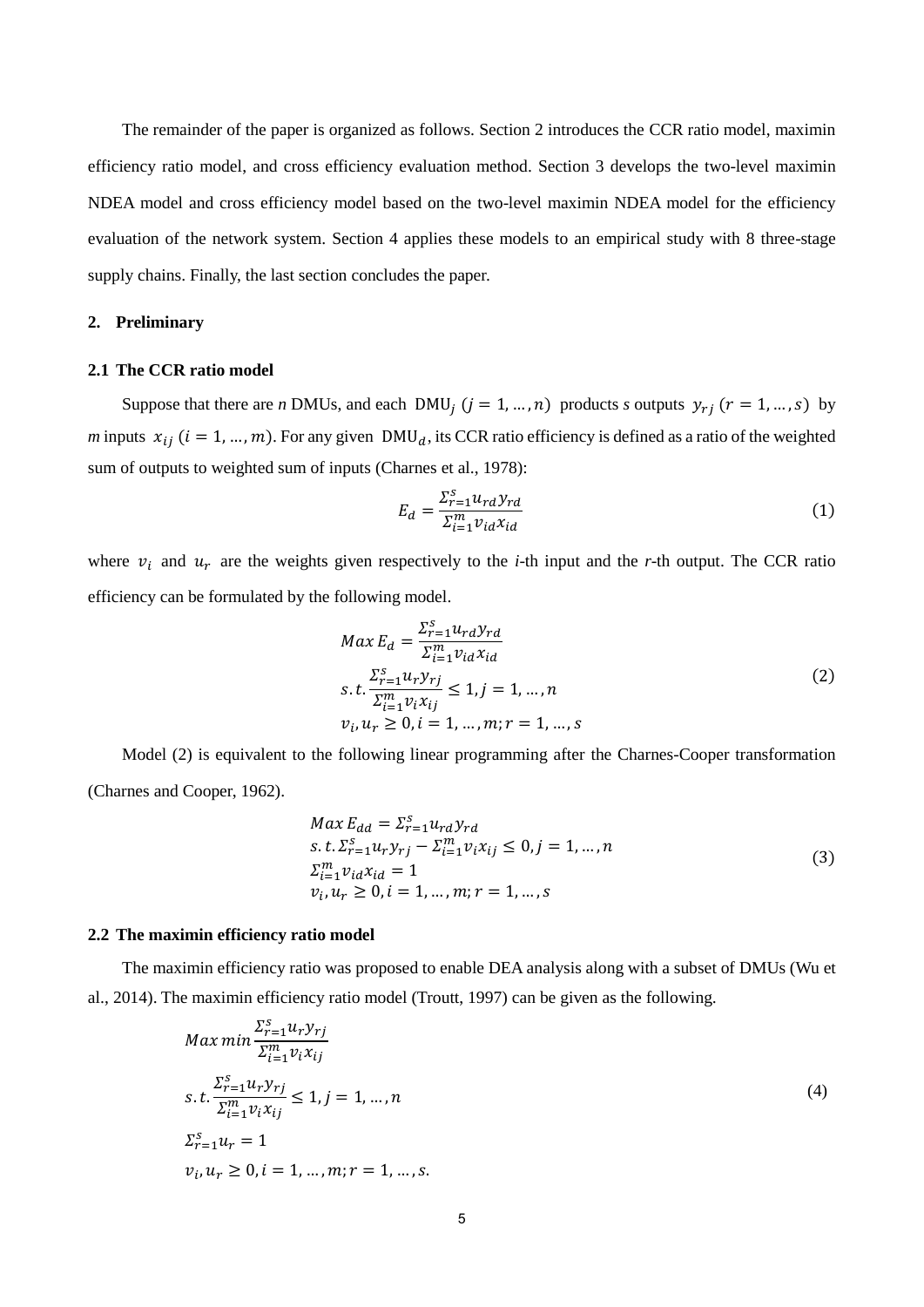It is not easy to derive an optimal solution by transforming the nonlinear model (4) into a linear one. Fortunately, Bolzano (bisection) search procedure can be used to get an approximate solution for model (4).

#### **2.3 Cross efficiency evaluation in DEA**

The cross efficiency method measures each DMU through self-evaluation and peer-evaluation two processes. For a  $DMU_d$ , its self-evaluation efficiency score is computed by using model (3).

Solving model (3), we obtain a set of optimal weights  $(v_{id}^*, u_{rd}^*)$ . Then, the cross efficiency of  $DMU_j$  (j = 1, ..., n) is formulated with the weights of  $DMU_d$  obtained in peer-evaluation process

$$
E_{dj} = \frac{\sum_{r=1}^{S} u_{rd}^* y_{rj}}{\sum_{i=1}^{m} v_{id}^* x_{ij}}
$$
(5)

Now each  $DMU_j$  ( $j = 1, ..., n$ ) obtains one self-evaluation efficiency  $E_{dd}$  and  $n - 1$  peer-evaluation efficiencies  $E_{dj}$ . Then, the cross efficiency scores of  $DMU_j$  ( $j = 1, ..., n$ ) can be computed by the following

$$
\bar{E}_d = \frac{1}{n} \Sigma_{j=1}^n E_{dj} \tag{6}
$$

#### **3. Model development**

 $p (p = 1, ..., q)$  utilizes exogenous inputs  $X_i^{(p)}$  ( $i = 1, ..., m; p = 1, ..., q$ ) and intermediate products A serial multi-stage structure is one of the most representatives network systems (Kao, 2014). We next present the formulation of the new model under the serial multi-stage structure. In a general series multi-stage production system, several processes are connected in series, as shown in Figure 1. In this system, any process  $Z_r^{(p-1)}$  ( $r = 1, ..., g; p = 1, ..., q$ ) created by its preceding process, to create exogenous outputs  $Y_f^{(p)}$  ( $f =$ 1, ..., s;  $p = 1, ..., q$ ) and intermediate products  $Z_r^{(p)}$  ( $r = 1, ..., g; p = 1, ..., q$ ) for the succeeding process to use. For the first process, there are no intermediate products from other processes are utilized for the first process, and for the last process  $q$  there are no intermediate products are generated for other processes. The notation that will be used throughout the paper is listed in Table 1.

| Categories         | <b>Notation</b>                           | Meaning                                                                                                                                                                               |  |  |  |
|--------------------|-------------------------------------------|---------------------------------------------------------------------------------------------------------------------------------------------------------------------------------------|--|--|--|
|                    | $\boldsymbol{n}$                          | Number of <i>DMUs</i>                                                                                                                                                                 |  |  |  |
|                    | q                                         | Number of stages                                                                                                                                                                      |  |  |  |
| General parameters | $\boldsymbol{m}$                          | Number of inputs                                                                                                                                                                      |  |  |  |
|                    | g                                         | Number of intermediate outputs                                                                                                                                                        |  |  |  |
|                    | $\boldsymbol{S}$                          | Number of exogenous outputs                                                                                                                                                           |  |  |  |
| Data parameters    | $X_i^{(p)}$<br>$Z_r^{(p)}$<br>$Y_f^{(p)}$ | $i(i = 1, , m)$ inputs of stage $p$ $(p = 1, , q)$<br>$r(r = 1, , g)$ intermediate outputs of stage p $(p = 1, , q)$<br>$f(f = 1, , s)$ exogenous outputs of stage $p$ $(p = 1, , q)$ |  |  |  |

**Table 1** Notation used in the paper.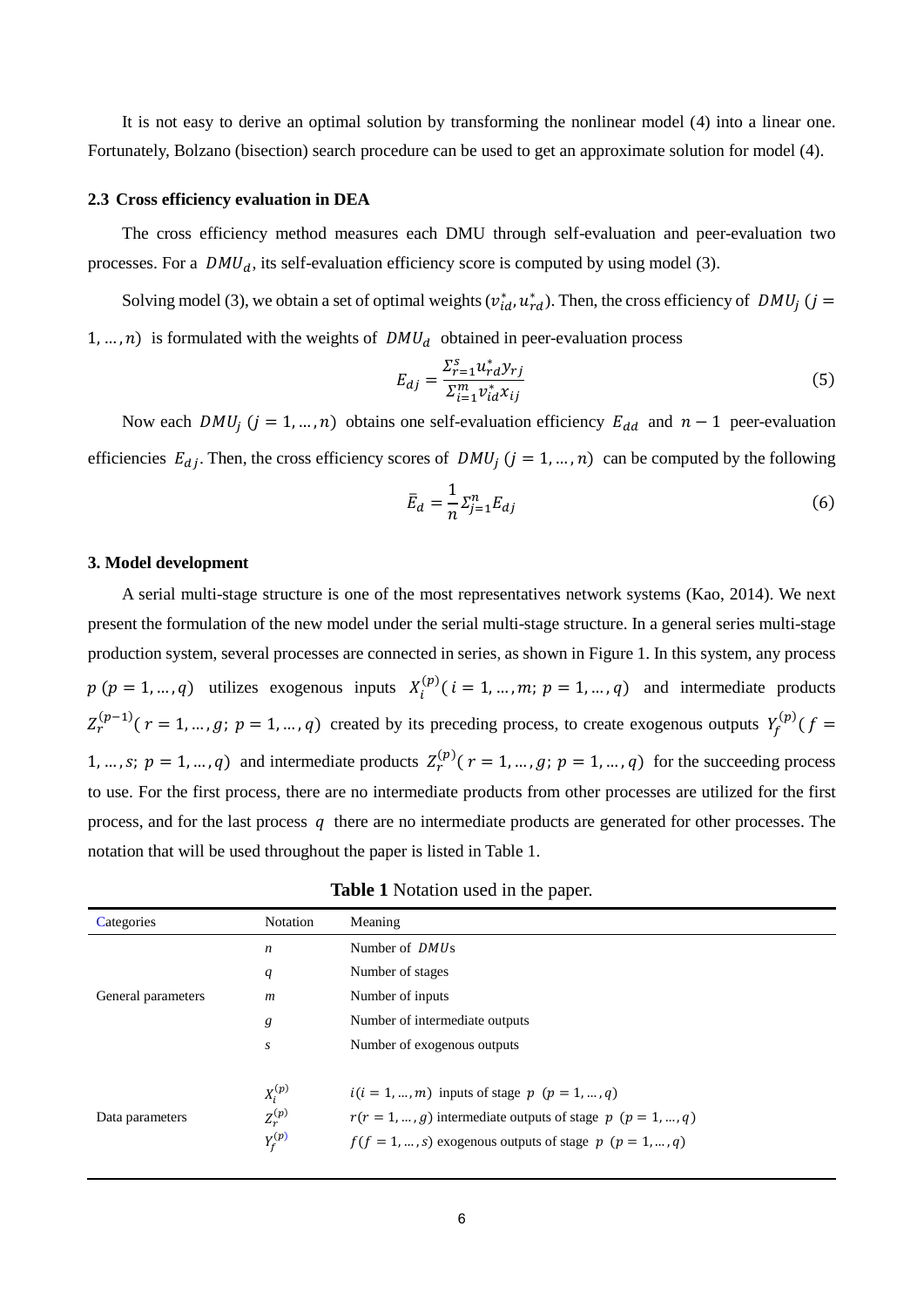|                    | $v_i^{(p)}$          | Weight attached to the $i(i = 1, , m)$ inputs of stage $p$ $(p = 1, , q)$             |
|--------------------|----------------------|---------------------------------------------------------------------------------------|
| Decision variables | $\pi_r^{(p)}$        | Weight attached to the $r(r = 1, , q)$ intermediate outputs of stage p $(p = 1, , q)$ |
|                    | $u_{\epsilon}^{(p)}$ | Weight attached to the $f(f = 1, , s)$ exogenous outputs of stage p $(p = 1, , q)$    |

Typically, the ratio efficiencies of process  $p$  ( $p = 1, ..., q$ ) of  $DMU_j$  are defined as follows:

$$
E_j^p = \frac{\sum_{f=1}^s u_f^{(p)} Y_{fj}^{(p)} + \varphi \sum_{r=1}^g \pi_r^{(p)} Z_{rj}^{(p)}}{\sum_{i=1}^m v_i^{(p)} X_{ij}^{(p)} + \delta \sum_{r=1}^g \pi_r^{(p-1)} Z_{rj}^{(p-1)}}, p = 1, ..., q
$$
\n
$$
1, ..., q - 1 \text{ and } \delta = \begin{cases} 1, & \text{if } p = 2, ..., q \\ 0, & \text{if } p = 1, ..., q \end{cases} \tag{7}
$$

where  $\varphi = \begin{cases} 1, & \text{if } p = 1, ..., q - 1 \\ 0, & \text{if } p = 2 \end{cases}$ 0, if  $p = q$ and  $\delta = \begin{cases} 1, & \text{if } p = 2, ..., q \\ 0, & \text{if } p = 1 \end{cases}$ 0, if  $p = 1$ 



**Figure 1** General multi-stage series production system.

# **3.1 The two-level maximin NDEA model**

In our model, the maximin strategy will be applied at two levels. At the individual DMU level, the system efficiency of each DMU in the model is defined as the minimum of the stage efficiencies. Formally, the system efficiency of  $DMU_j$  is defined as

$$
E_j = min\Big\{E_j^1, ..., E_j^p, ..., E_j^q\Big\}
$$
 (8)

where  $E_j^{\text{p}}$  is defined in (7).

At the all DMU level, we evaluate all the DMUs simultaneously by using the maximin efficiency ratio model for multistage as follows.

$$
Max min \left\{ \frac{\sum_{f=1}^{S} u_f^{(p)} Y_{fj}^{(p)} + \varphi \sum_{r=1}^{g} \pi_r^{(p)} Z_{rj}^{(p)}}{\sum_{i=1}^{m} v_i^{(p)} X_{ij}^{(p)} + \delta \sum_{r=1}^{g} \pi_r^{(p-1)} Z_{rj}^{(p-1)}} , p = 1, ..., q \right\}
$$
  
s.t. 
$$
\frac{\sum_{f=1}^{S} u_f^{(p)} Y_{fj}^{(p)} + \varphi \sum_{r=1}^{g} \pi_r^{(p)} Z_{rj}^{(p)}}{\sum_{i=1}^{m} v_i^{(p)} X_{ij}^{(p)} + \delta \sum_{r=1}^{g} \pi_r^{(p-1)} Z_{rj}^{(p-1)}} \le 1, p = 1, ..., q; j = 1, ..., n
$$
  

$$
\sum_{f=1}^{S} u_f^{(p)} + \varphi \sum_{r=1}^{g} \pi_r^{(p)} = 1, p = 1, ..., q
$$
  
(9)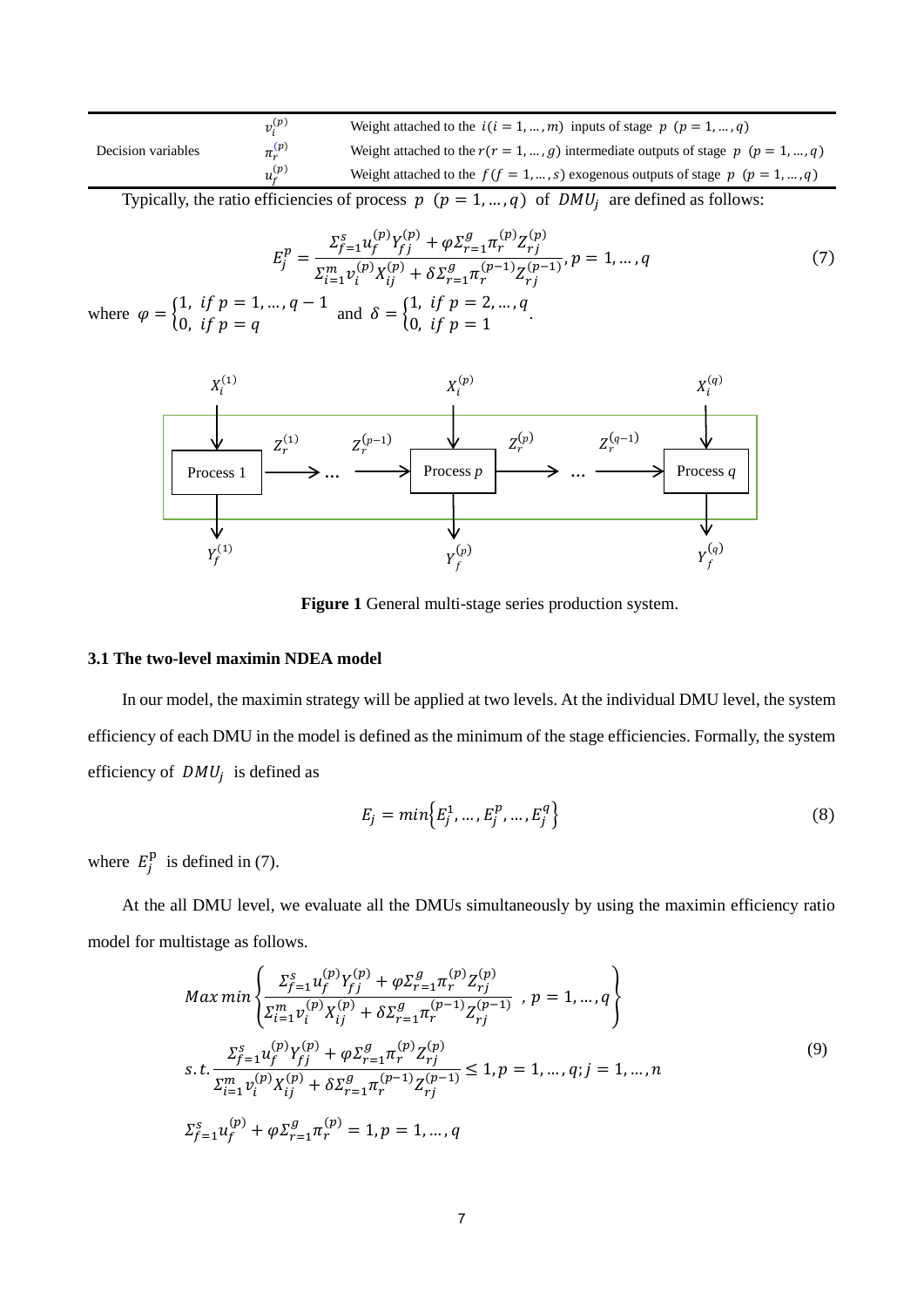$$
u_f^{(p)}, v_i^{(p)}, \pi_r^{(p)} \ge 0, f = 1, \dots, s; i = 1, \dots, m; r = 1, \dots, g.
$$

In model (9), the objective function seeks to maximize the minimum of the stage efficiencies. Let  $\alpha =$  $min\left\{\frac{\sum_{f=1}^{S}u_{f}^{(p)}Y_{fj}^{(p)} + \varphi\Sigma_{f=1}^{S}\pi_{f}^{(p)}Z_{fj}^{(p)}}{m(n)(p)\right\}$  $\frac{\sum_{j=1}^{n} r_j \sum_{j=1}^{n} (r_j - 1) \sum_{j=1}^{n} (r_j - 1) \sum_{j=1}^{n} (r_j - 1) \sum_{j=1}^{n} (r_j - 1) \sum_{j=1}^{n} (r_j - 1) \sum_{j=1}^{n} (r_j - 1) \sum_{j=1}^{n} (r_j - 1) \sum_{j=1}^{n} (r_j - 1) \sum_{j=1}^{n} (r_j - 1) \sum_{j=1}^{n} (r_j - 1) \sum_{j=1}^{n} (r_j - 1) \sum_{j=1}^{n} (r_j - 1) \sum$  $Max \alpha$ 

$$
s.t. \frac{\sum_{f=1}^{S} u_f^{(p)} Y_{fj}^{(p)} + \varphi \sum_{r=1}^{g} \pi_r^{(p)} Z_{rj}^{(p)}}{\sum_{i=1}^{m} v_i^{(p)} X_{ij}^{(p)} + \delta \sum_{r=1}^{g} \pi_r^{(p-1)} Z_{rj}^{(p-1)}} \ge \alpha, p = 1, ..., q; j = 1, ..., n
$$
  

$$
\frac{\sum_{f=1}^{S} u_f^{(p)} Y_{fj}^{(p)} + \varphi \sum_{r=1}^{g} \pi_r^{(p)} Z_{rj}^{(p)}}{\sum_{i=1}^{m} v_i^{(p)} X_{ij}^{(p)} + \delta \sum_{r=1}^{g} \pi_r^{(p-1)} Z_{rj}^{(p-1)}} \le 1, p = 1, ..., q; j = 1, ..., n
$$
  

$$
\sum_{f=1}^{S} u_f^{(p)} + \varphi \sum_{r=1}^{g} \pi_r^{(p)} = 1, p = 1, ..., q
$$
  

$$
u_f^{(p)}, v_i^{(p)}, \pi_r^{(p)} \ge 0, f = 1, ..., s, i = 1, ..., m, r = 1, ..., g
$$
  
(10)

which is further transformed into a parametric linear programming with parameter  $\alpha$ :

$$
Max \alpha
$$
\n
$$
s.t. \alpha \left( \sum_{i=1}^{m} v'_{i}^{(p)} X_{ij}^{(p)} + \delta \sum_{r=1}^{g} \pi_{r}^{'(p-1)} Z_{rj}^{(p-1)} \right) - \left( \sum_{f=1}^{s} u'_{f}^{(p)} Y_{fj}^{(p)} + \varphi \sum_{r=1}^{g} \pi_{r}^{'(p)} Z_{rj}^{(p)} \right) \leq 0, p = 1, ..., q; j = 1, ..., n
$$
\n
$$
\sum_{f=1}^{s} u_{f}^{(p)} Y_{fj}^{(p)} + \varphi \sum_{r=1}^{g} \pi_{r}^{(p)} Z_{rj}^{(p)} - \left( \sum_{i=1}^{m} v'_{i}^{(p)} X_{ij}^{(p)} + \delta \sum_{r=1}^{g} \pi_{r}^{'(p-1)} Z_{rj}^{(p-1)} \right) \leq 0, p = 1, ..., q; j = 1, ..., n
$$
\n
$$
\sum_{f=1}^{s} u'_{f}^{(p)} + \varphi \sum_{r=1}^{g} \pi_{r}^{'(p)} = 1, p = 1, ..., q
$$
\n
$$
u'_{f}^{(p)}, v'_{i}^{(p)}, \pi_{r}^{'(p)} \geq 0, f = 1, ..., s, i = 1, ..., m, r = 1, ..., g
$$
\n
$$
(11)
$$

We provide the following bisection algorithm to solve the model (11).

**Step 1:** Set  $l = 1$  and denote  $(\alpha_1^{k}(p), u_{1f}^{k}(p), \alpha_{1i}^{k}(p), \pi_{1r}^{k}(p))$  as an optimal solution to model (11). The set of  $nq$  processes is then divided into two groups  $J_1$  and  $J_2$  as follows:

$$
J_1 = \left\{ p \Big| \alpha_1^{\prime*(p)} \Big( \Sigma_{i=1}^m v_{1i}^{\prime*(p)} X_{ij}^{(p)} + \delta \Sigma_{r=1}^g \pi_{1r}^{\prime*(p-1)} Z_{rj}^{(p-1)} \Big) - \Sigma_{f=1}^s u_{1f}^{\prime*(p)} Y_{fj}^{(p)} - \varphi \Sigma_{r=1}^g \pi_{1r}^{\prime*(p)} Z_{rj}^{(p)} = 0 \right\}
$$

and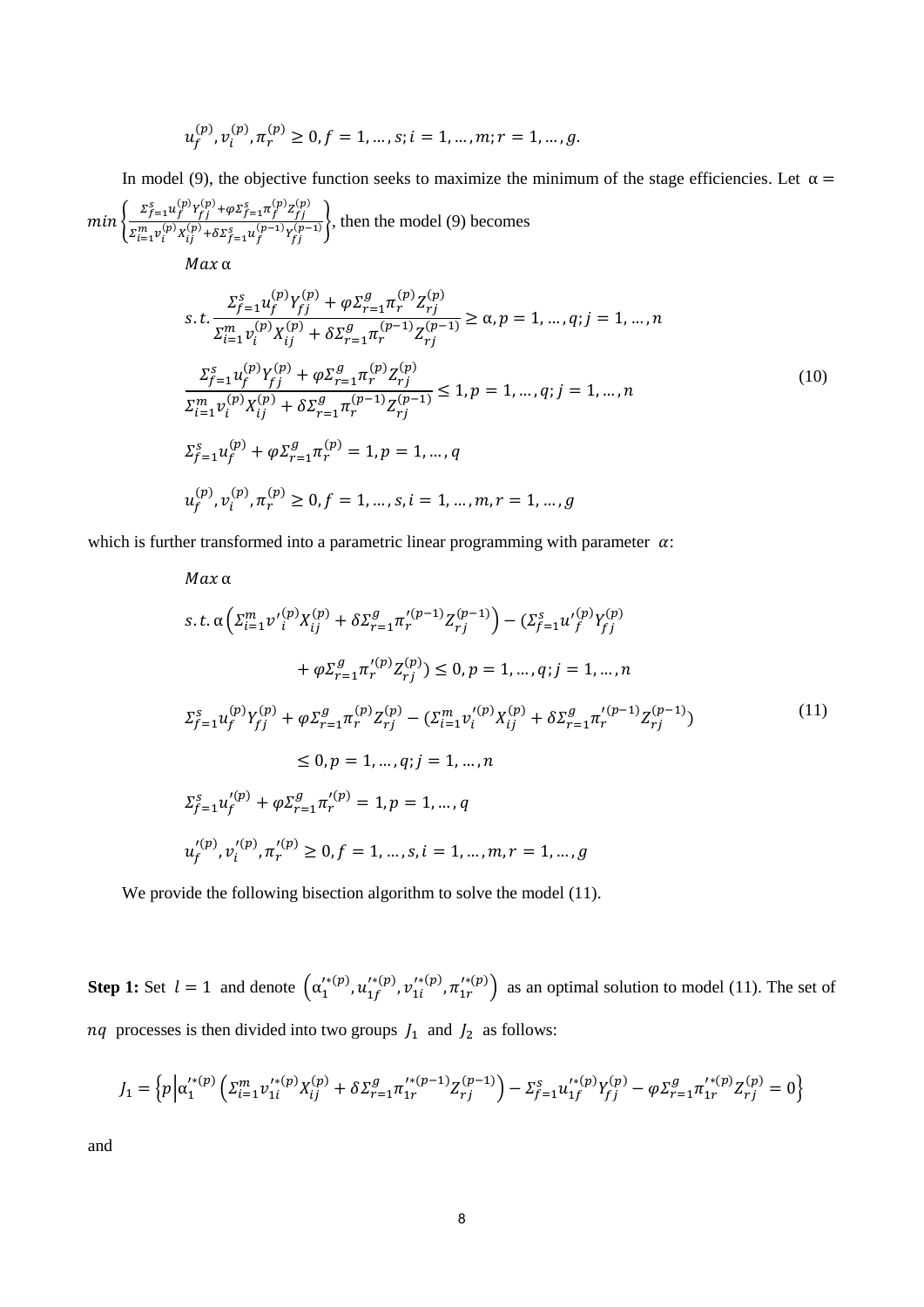$$
J_2 = \left\{ p \Big| \alpha_1'^{*(p)} \Big( \Sigma_{i=1}^m v_{1i}'^{*(p)} X_{ij}^{(p)} + \delta \Sigma_{r=1}^g \pi_{1r}'^{*(p-1)} Z_{rj}^{(p-1)} \Big) - \Sigma_{f=1}^s u_{1f}'^{*(p)} Y_{fj}^{(p)} - \varphi \Sigma_{r=1}^g \pi_{1r}'^{*(p)} Z_{rj}^{(p)} > 0 \right\}
$$

If the set  $J_2$  is empty,  $J_2 = \emptyset$  or  $|J_2| = 0$ , then the procedure exits; otherwise go to Step 2.

**Step 2:** Set  $l = l + 1$ , solve the following general model:

…

$$
\alpha_l^* = Max \alpha
$$
\n
$$
s. t. \alpha_1'^{* (p)} \left( \Sigma_{i=1}^m v'_i \right) X_{ij}^{(p)} + \delta \Sigma_{r=1}^g \pi_r'^{(p-1)} Z_{rj}^{(p-1)} \right) - \left( \Sigma_{f=1}^s u'_f \right) Y_{fj}^{(p)}
$$
\n
$$
+ \varphi \Sigma_{r=1}^g \pi_r'^{(p)} Z_{rj}^{(p)} = 0, p \in J_1
$$
\n
$$
\alpha_2'^{* (p)} \left( \Sigma_{i=1}^m v'_i \right) X_{ij}^{(p)} + \delta \Sigma_{r=1}^g \pi_r'^{(p-1)} Z_{rj}^{(p-1)} \right) - \left( \Sigma_{f=1}^s u'_f \right) Y_{fj}^{(p)}
$$
\n
$$
+ \varphi \Sigma_{r=1}^g \pi_r'^{(p)} Z_{rj}^{(p)} = 0, p \in J_3
$$

 $\alpha_{l-1}^{\prime*(p)}\left(\varSigma_{i=1}^{m}{v'}_i^{0}\right)$  $\left(\begin{matrix} {p} \\ {i} \end{matrix}\right) X_{ij}^{(p)} + \delta \Sigma_{r=1}^{g} \pi_r'^{(p-1)} Z_{rj}^{(p-1)} - \left(\Sigma_{f=1}^{s} u'\right)_{r=1}^{r}$  $\binom{p}{f} Y_{fj}^{(p)}$  $+\varphi\Sigma_{r=1}^g \pi_r^{\prime(p)} Z_{rj}^{(p)} = 0, p \in J_{2l-3}$  $\alpha\left(\varSigma_{i=1}^{m} {\scriptstyle{\mathcal{V}}'}_{i}^{0}\right)$  $\left(\begin{matrix} {p} \\ {i} \end{matrix}\right) X_{ij}^{(p)} + \delta \Sigma_{r=1}^{g} \pi_r'^{(p-1)} Z_{rj}^{(p-1)} - \left(\Sigma_{f=1}^{s} u'\right)_{r=1}^{(p-1)}$  $\binom{p}{f} Y_{fj}^{(p)}$  $+\varphi\Sigma_{r=1}^g \pi_r'^{(p)} Z_{rj}^{(p)}) \leq 0, p \in J_{2l-2}$  $\Sigma_{f=1}^s u_f^{\prime (p)} Y_{fj}^{(p)} + \varphi \Sigma_{r=1}^g \pi_r^{\prime (p)} Z_{rj}^{(p)} - (\Sigma_{i=1}^m v_i^{\prime (p)} X_{ij}^{(p)} + \delta \Sigma_{r=1}^g \pi_r^{\prime (p-1)} Z_{rj}^{(p-1)})$  $\leq 0, p = 1, ..., q; j = 1, ..., n$  $\Sigma_{f=1}^{s} u_f^{\prime (p)} + \varphi \Sigma_{r=1}^{g} \pi_r^{\prime (p)} = 1, p = 1, ..., q$  $u'^{(p)}_f, v'^{(p)}_i, \pi'^{(p)}_r \ge 0, f = 1, ..., s, i = 1, ..., m, r = 1, ..., g$ (12)

We can obtain  $\left( \alpha_l^{'*(p)}, u_{lf}^{'*(p)}, v_{li}^{'*(p)}, \pi_{lr}^{'*(p)} \right)$  from model (12).

**Step 3:**  $J_{2l-2}$  can be divided into two subsets:

$$
J_{2l-1} = \left\{ p \Big| \alpha_l'^{(i)} \Big( \Sigma_{i=1}^m v_{li}'^{(i)} X_{ij}^{(p)} + \delta \Sigma_{f=1}^s u_{lf}'^{(p-1)} Y_{fj}^{(p-1)} \Big) - \Sigma_{f=1}^s u_{lf}'^{(i)} Y_{fj}^{(p)} - \varphi \Sigma_{r=1}^g \pi_{lr}'^{(i)} Z_{rj}^{(p)} = 0 \right\}
$$

and

$$
J_{2l} = \left\{ p \Big| \alpha_l'^{*(p)} \Big( \Sigma_{i=1}^m v_{li}'^{*(p)} X_{ij}^{(p)} + \delta \Sigma_{f=1}^s u_{lf}'^{*(p-1)} Y_{fj}^{(p-1)} \Big) - \Sigma_{f=1}^s u_{lf}'^{*(p)} Y_{fj}^{(p)} - \varphi \Sigma_{r=1}^g \pi_{lr}'^{*(p)} Z_{rj}^{(p)} > 0 \right\}
$$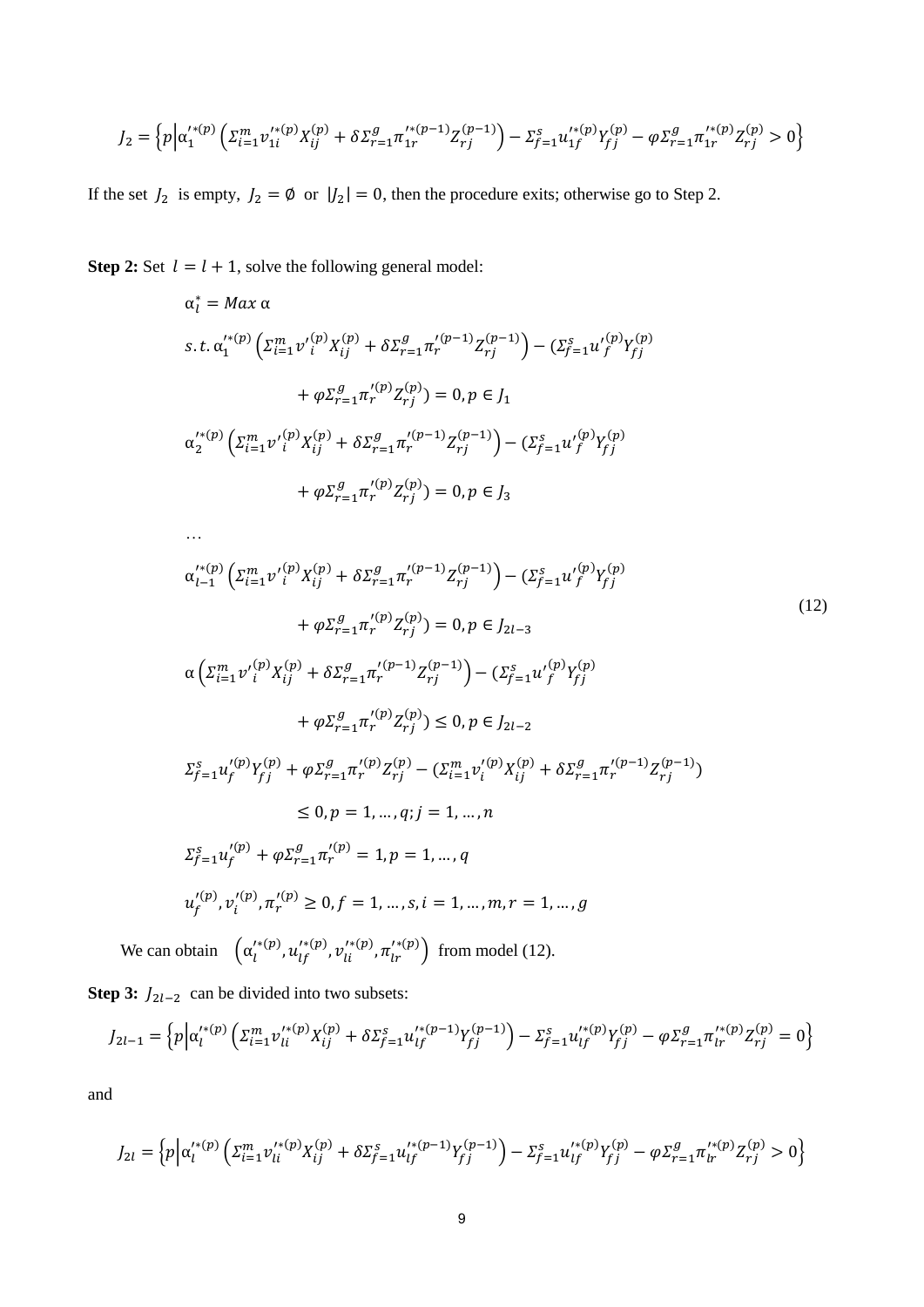If the set  $J_{2l}$  is empty,  $J_{2l} = \emptyset$  or  $|J_{2l}| = 0$ , then the procedure exits; otherwise iterate from Step 2.

Let  $W^{*p} = (u_f^{(k)}', v_i^{(k)}', \pi_r^{(k)}')$  be the solution to the problem using the maximin principle. The

DEA-efficiency of p process and  $DMU_d$  can be denoted as follow:

$$
E_d^p = \frac{\sum_{f=1}^s u_f'^{(p)} Y_{fd}^{(p)} + \varphi \sum_{r=1}^g \pi_r'^{(p)} Z_{rd}^{(p)}}{\sum_{i=1}^m v_i'^{(p)} X_{id}^{(p)} + \delta \sum_{r=1}^g \pi_r'^{(p-1)} Z_{rd}^{(p-1)}}
$$

and

$$
E_d = min\{E_d^1, \dots, E_d^p, \dots, E_d^q\}
$$

The bisection algorithm has the following characteristics.

**Theorem 1.** The bisection algorithm converges.

r **Proof.**  $(\alpha_l^{r(p)}, u_{lf}^{r(p)}, v_{li}^{r(p)}, \pi_r^{r(p)})$  is a feasible solution of Model (11). We can obtain the inequation lf  $u_{1}^{\prime\ast(p)}$ ,  $u_{1f}^{\prime\ast(p)}$ ,  $v_{1i}^{\prime\ast}$ li

below.

$$
0 \le \alpha_{l}^{'*(p)} \le \frac{\sum_{f=1}^{S} u_{lf}^{'*(p)} Y_{fj}^{(p)} + \varphi \sum_{r=1}^{g} \pi_{lr}^{'*(p)} Z_{rj}^{(p)}}{\sum_{i=1}^{m} v_{li}^{'*(p)} X_{ij}^{(p)} + \delta \sum_{r=1}^{g} \pi_{lr}^{'*(p-1)} Z_{rj}^{(p-1)}} \le 1
$$

Apparently,  $\left( \alpha_{l-1}^{(\ast(p)}, u_{l-1}^{(\ast(p)}, v_{l-1}^{(\ast(p)}) \tau_{l-1}^{(\ast(p)}) \right)$  is a feasible solution of Model (12). In addition, − ( 1  $\overline{p}$ f )<br>f<sup>,  $v'^{*}_{l-1}$ </sup>  $1*i*$  $_{1i}^{(p)}$  ,  $\pi_{l-}^{\prime\ast}$ 1 ( r  $\left(\begin{array}{c} \n u^{(k)}(p) & \nu^{(k)}(p) \\ \n v^{(k)}(p) & \nu^{(k)}(p) \\ \n v^{(k)}(p) & \nu^{(k)}(p) \n \end{array}\right)$  $\left(\alpha_l^{'*(p)}, u_{lf}^{'*(p)}, v_{li}^{'*(p)}, \pi_r^{'*(p)}\right)$  is an optimal solution of Model (12). Therefore, we have li

$$
\alpha_{l-1}^{\prime\ast(p)} \leq \alpha_{l}^{\prime\ast(p)}
$$

Thus, the below inequation is obtained.

$$
0 \le \alpha_{l-1}^{\prime * (p)} \le \alpha_l^{\prime * (p)} \le 1
$$

The bisection algorithm converges. Q.E.D.

In the field of DEA, the property of units invariance, which is in fact an application of a general mathematical property known as "dimensionless" (Lovell and Pastor, 1995), is that efficiency results is independent of the units in which the observed inputs and outputs are measured so long as the units are the same for every DMU (Charnes and Cooper, 1984). Units invariance is a desirable property (Sahoo et al., 2014). The following theorem shows the proposed model (9) is not units invariance.

**Theorem 2.** The model given in (9) is not units invariance.

**Proof.** By substitution in the model (9) we then have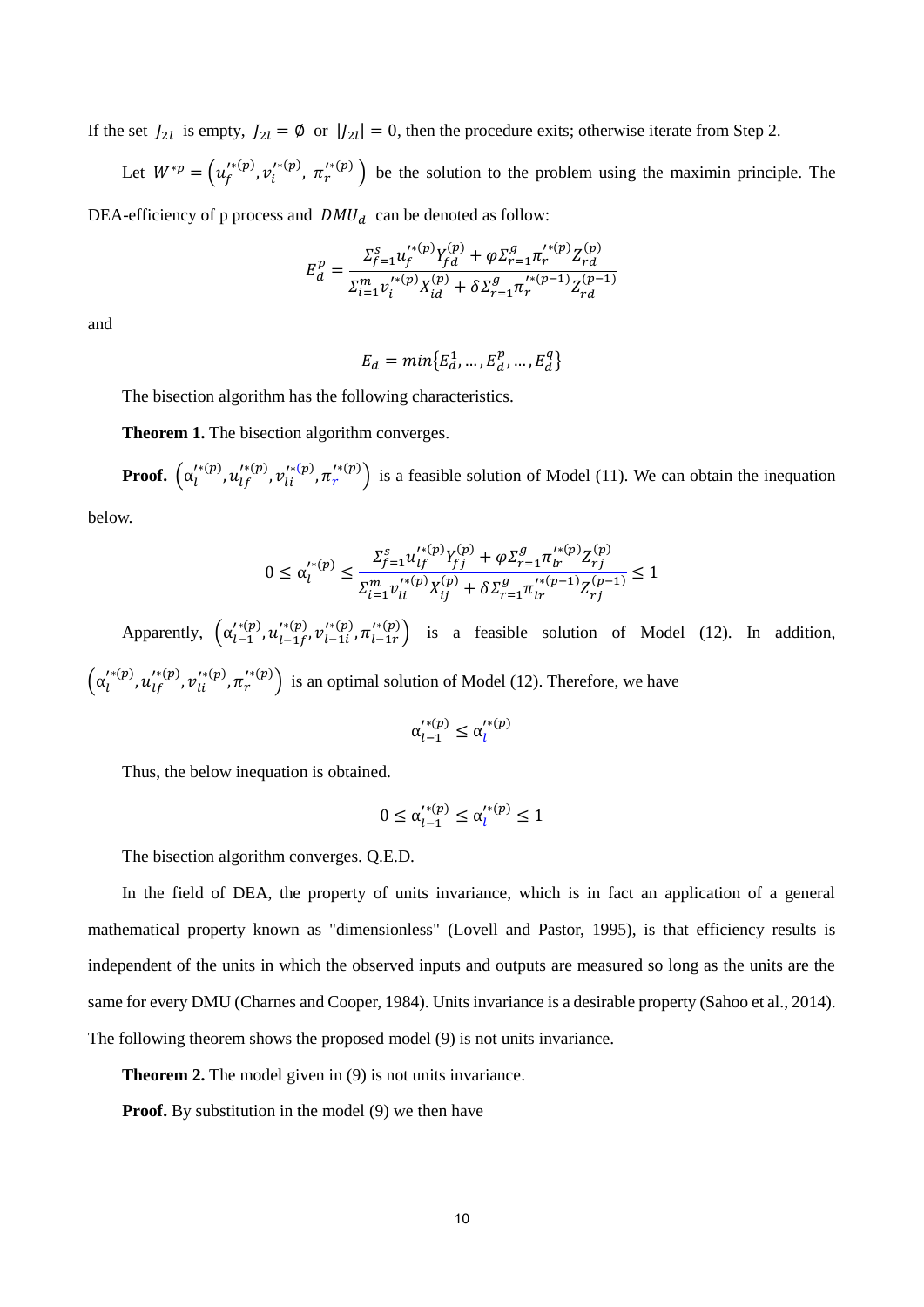$$
Max min \left\{ \frac{\sum_{f=1}^{S} u_f^{(p)} Y_{fj}^{(p)'} + \varphi \sum_{r=1}^{g} \pi_r^{(p)} Z_{rj}^{(p)'} }{\sum_{i=1}^{m} v_i^{(p)} X_{ij}^{(p)' + \delta \sum_{r=1}^{g} \pi_r^{(p-1)} Z_{rj}^{(p-1)'}}, \ p = 1, ..., q \right\}
$$
\n
$$
s.t. \frac{\sum_{f=1}^{S} u_f^{(p)} Y_{fj}^{(p)'} + \varphi \sum_{r=1}^{g} \pi_r^{(p)} Z_{rj}^{(p)'} }{\sum_{i=1}^{m} v_i^{(p)} X_{ij}^{(p)'} + \delta \sum_{r=1}^{g} \pi_r^{(p-1)} Z_{rj}^{(p-1)'} } \le 1, p = 1, ..., q; j = 1, ..., n
$$
\n
$$
\sum_{f=1}^{S} u_f^{(p)} + \varphi \sum_{r=1}^{g} \pi_r^{(p)} = 1, p = 1, ..., q
$$
\n
$$
u_f^{(p)}, v_i^{(p)}, \pi_r^{(p)} \ge 0, f = 1, ..., s; i = 1, ..., m; r = 1, ..., g.
$$
\n
$$
u_f^{(p)}, v_i^{(p)}, \pi_r^{(p)} \ge 0, f = 1, ..., s; i = 1, ..., m; r = 1, ..., g.
$$
\n
$$
u_f^{(p)}, v_i^{(p)}, \pi_r^{(p)} \ge 0, f = 1, ..., s; i = 1, ..., m; r = 1, ..., g.
$$
\n
$$
u_f^{(p)}, v_i^{(p)}, \pi_r^{(p)} \ge 0, f = 1, ..., s; i = 1, ..., m; r = 1, ..., g.
$$
\n
$$
u_f^{(p)}, v_i^{(p)}, \pi_r^{(p)} \ge 0, f = 1, ..., s; i = 1, ..., m; r = 1, ..., g.
$$
\n
$$
u_f^{(p)}, v_i^{(p)}, \pi_r^{(p)} \ge 0, f = 1, ..., s; i = 1, ..., m; r = 1, ..., g.
$$
\n
$$
u_f^{(p)}, v_i^{(p)}, \pi_r^{(p)}, \pi_r^{(p)}, \pi_r^{(p)}, \pi_r^{(p)}, \pi_r^{(p)}, \pi_r^{(p)}, \pi_r^{(p)},
$$

Let  $X_{ij}^{(p)}' = k_i X_{ij}^{(p)}, Z_{rj}^{(p)} = c_r Z_{rj}^{(p)}, Y_{fj}^{(p)} = a_f Y_{fj}^{(p)}$ , where  $k_i, c_r, a_f$  are any collection of positive

constants. Model (13) becomes the following model:

$$
Max min \left\{ \frac{\sum_{f=1}^{S} u_f^{(p)} a_f Y_{fj}^{(p)} + \varphi \sum_{r=1}^{g} \pi_r^{(p)} c_r Z_{rj}^{(p)}}{\sum_{i=1}^{m} v_i^{(p)} k_i X_{ij}^{(p)} + \delta \sum_{r=1}^{g} \pi_r^{(p-1)} c_r Z_{rj}^{(p-1)}} \right\}, p = 1, ..., q \right\}
$$
  

$$
s.t. \frac{\sum_{f=1}^{S} u_f^{(p)} a_f Y_{fj}^{(p)} + \varphi \sum_{r=1}^{g} \pi_r^{(p)} c_r Z_{rj}^{(p)}}{\sum_{i=1}^{m} v_i^{(p)} k_i X_{ij}^{(p)} + \delta \sum_{r=1}^{g} \pi_r^{(p-1)} c_r Z_{rj}^{(p-1)}} \le 1, p = 1, ..., q; j = 1, ..., n
$$
  

$$
\sum_{f=1}^{S} u_f^{(p)} + \varphi \sum_{r=1}^{g} \pi_r^{(p)} = 1, p = 1, ..., q
$$
  

$$
u_f^{(p)}, v_i^{(p)}, \pi_r^{(p)} \ge 0, f = 1, ..., s; i = 1, ..., m; r = 1, ..., g.
$$
 (14)

Let  $v_i^{(p)} = v_i^{(p)} k_i$ ,  $\pi_r^{(p)} = \pi_r^{(p)} c_r$ ,  $u_f^{(p)} = u_f^{(p)} a_f$ , Model (14) can be converted to the following model:

$$
Max min \left\{ \frac{\sum_{f=1}^{S} u_f^{(p)} Y_{fj}^{(p)} + \varphi \sum_{r=1}^{g} \pi_r^{(p)} Z_{rj}^{(p)}}{\sum_{i=1}^{m} v_i^{(p)} X_{ij}^{(p)} + \delta \sum_{r=1}^{g} \pi_r^{(p-1)} Z_{rj}^{(p-1)}} , p = 1, ..., q \right\}
$$
  
s.t. 
$$
\frac{\sum_{f=1}^{S} u_f^{(p)} Y_{fj}^{(p)} + \varphi \sum_{r=1}^{g} \pi_r^{(p)} Z_{rj}^{(p)}}{\sum_{i=1}^{m} v_i^{(p)} X_{ij}^{(p)} + \delta \sum_{r=1}^{g} \pi_r^{(p-1)} Z_{rj}^{(p-1)}} \le 1, p = 1, ..., q; j = 1, ..., n
$$

$$
\frac{\sum_{f=1}^{S} u_f^{(p)}}{a_f} + \frac{\varphi \sum_{r=1}^{g} \pi_r^{(p)}}{c_r} = 1, p = 1, ..., q
$$
(15)
$$
u_f^{(p)}, v_i^{(p)}, \pi_r^{(p)} \ge 0, f = 1, ..., s; i = 1, ..., m; r = 1, ..., g.
$$

Comparing model (9) and model (15), we can find that the constraints have changed. Therefore, the solutions to model (15) are different from that of model (9) and the model is not units invariant. Q.E.D.

To obtain the unit invariance property, we replace the constraint  $\sum_{f=1}^{S} u_f^{(p)} + \varphi \sum_{r=1}^{g} \pi_r^{(p)} = 1, p = 1, ..., q$ with  $\sum_{i=1}^m v_i^{(p)} X_{id}^{(p)} + \delta \sum_{r=1}^g \pi_r^{(p-1)} Z_{rd}^{(p-1)} = 1$ ,  $p = 1, ..., q$  to the model (9). Then, we have the following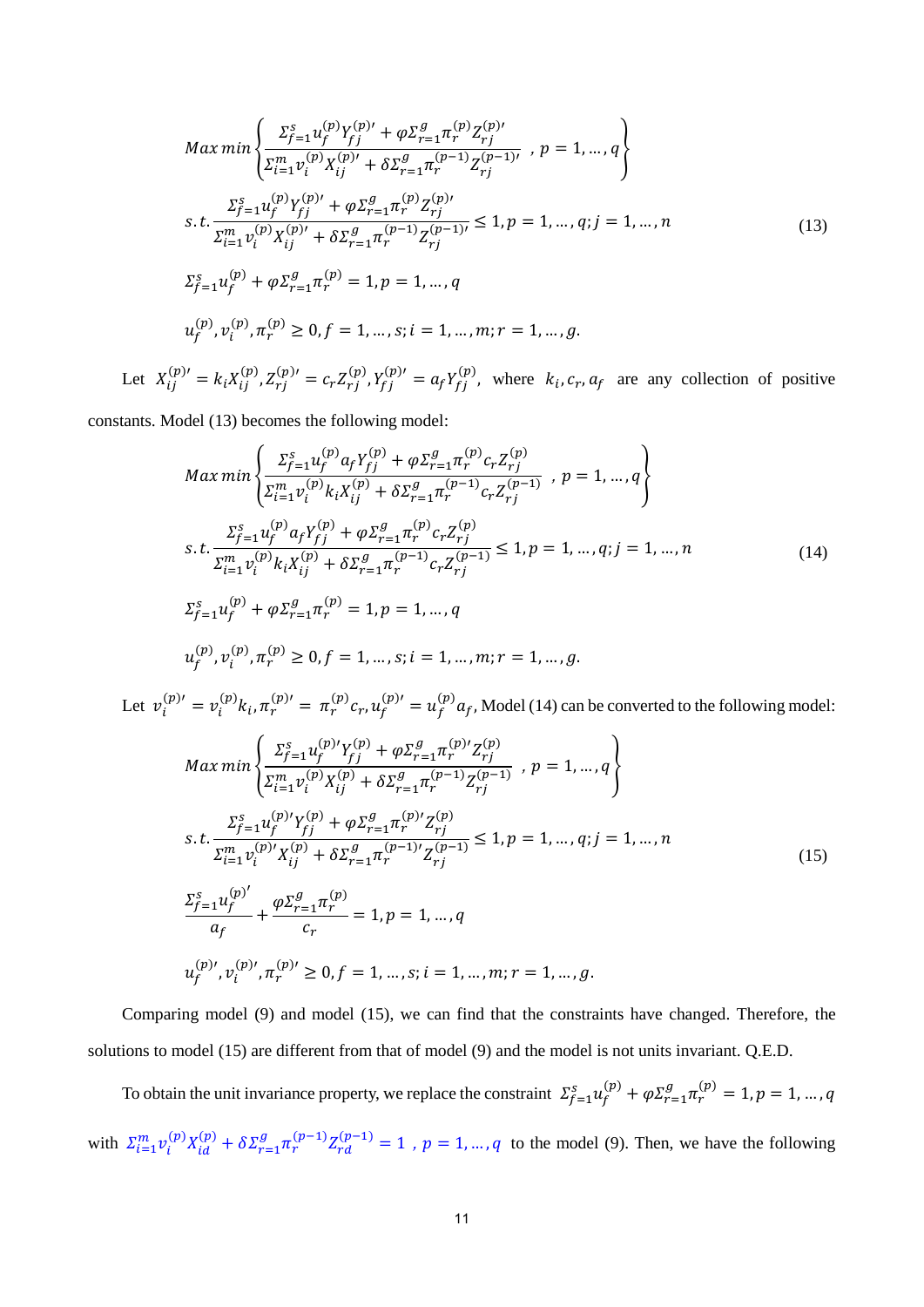model:

$$
Max min \left\{ \frac{\sum_{j=1}^{S} u_{f}^{(p)} Y_{fj}^{(p)} + \varphi \sum_{r=1}^{g} \pi_{r}^{(p)} Z_{rj}^{(p)}}{\sum_{i=1}^{m} v_{i}^{(p)} X_{ij}^{(p)} + \delta \sum_{r=1}^{g} \pi_{r}^{(p-1)} Z_{rj}^{(p-1)}} , p = 1, ..., q \right\}
$$
  

$$
s.t. \frac{\sum_{j=1}^{S} u_{f}^{(p)} Y_{fj}^{(p)} + \varphi \sum_{r=1}^{g} \pi_{r}^{(p)} Z_{rj}^{(p)}}{\sum_{i=1}^{m} v_{i}^{(p)} X_{ij}^{(p)} + \delta \sum_{r=1}^{g} \pi_{r}^{(p-1)} Z_{rj}^{(p-1)}} \le 1, p = 1, ..., q; j = 1, ..., n
$$
  

$$
\sum_{i=1}^{m} v_{i}^{(p)} X_{id}^{(p)} + \delta \sum_{r=1}^{g} \pi_{r}^{(p-1)} Z_{rd}^{(p-1)} = 1, p = 1, ..., q;
$$
  

$$
u_{f}^{(p)}, v_{i}^{(p)}, \pi_{r}^{(p)} \ge 0, f = 1, ..., s; i = 1, ..., m; r = 1, ..., g.
$$
  
(16)

**Theorem 3.** The model given in (16) is units invariance.

**Proof.** A similar proof of Theorem 2 for model (16), we have

$$
Max min \left\{ \frac{\sum_{f=1}^{S} u_f^{(p)} Y_{fj}^{(p)} + \varphi \sum_{r=1}^{g} \pi_r^{(p)} Z_{rj}^{(p)}}{\sum_{i=1}^{m} v_i^{(p)} X_{ij}^{(p)} + \delta \sum_{r=1}^{g} \pi_r^{(p-1)} Z_{rj}^{(p-1)}} , p = 1, ..., q \right\}
$$
  
s.t. 
$$
\frac{\sum_{f=1}^{S} u_f^{(p)} Y_{fj}^{(p)} + \varphi \sum_{r=1}^{g} \pi_r^{(p)} Z_{rj}^{(p)}}{\sum_{i=1}^{m} v_i^{(p)} X_{ij}^{(p)} + \delta \sum_{r=1}^{g} \pi_r^{(p-1)} Z_{rj}^{(p-1)}} \le 1, p = 1, ..., q; j = 1, ..., n
$$

$$
\sum_{i=1}^{m} v_i^{(p)} X_{id}^{(p)} + \delta \sum_{r=1}^{g} \pi_r^{(p-1)} Z_{rd}^{(p-1)} = 1, p = 1, ..., q;
$$

$$
u_f^{(p)}, v_i^{(p)}, \pi_r^{(p)} \ge 0, f = 1, ..., s; i = 1, ..., m; r = 1, ..., g.
$$

$$
(17)
$$

Comparing model (16) and model (17), we can find that the two models are equivalent. Thus, the original model is units invariant. Q.E.D.

**Theorem 4.** The model given in (16) has a feasible solution.

**Proof.** Consider a solution where  $u_f^{(p)} = 0(\forall f, \forall p)$ ,  $\pi_r^{(p)} = 0(\forall f, \forall p)$ ,  $v_i^{(p)} = 0(\forall i \neq i_1, \forall p \neq p_1)$ , and  $v_i^{(p_1)} = \frac{1}{x_i^{(p_2)}}$ . This solution is a feasible solution to model (16). Thus, the model given in (16) has  $\Sigma_{j=1}^n X_{i_1j}^{(p_1)}$  $u_f = v(v_J, v_P), u_r = v(v_J, v_P), v_i$ 1  $i_1 = \frac{1}{\sqrt{n}}$ feasible solution. Q.E.D.

The model (16) is units invariance. However, the model (16) cannot gain a common set of weight. To surmount incomparable efficiency scores and weak discrimination power, we next present cross efficiency model based on the two-level maximin NDEA model.

#### **3.2 Cross efficiency model based on the two-level maximin NDEA model**

In model (16), when we change the evaluated  $DMU_d$ , different optimal solutions of  $u_{fd}^{(*(p)}, v_{id}^{(*(p))})$  and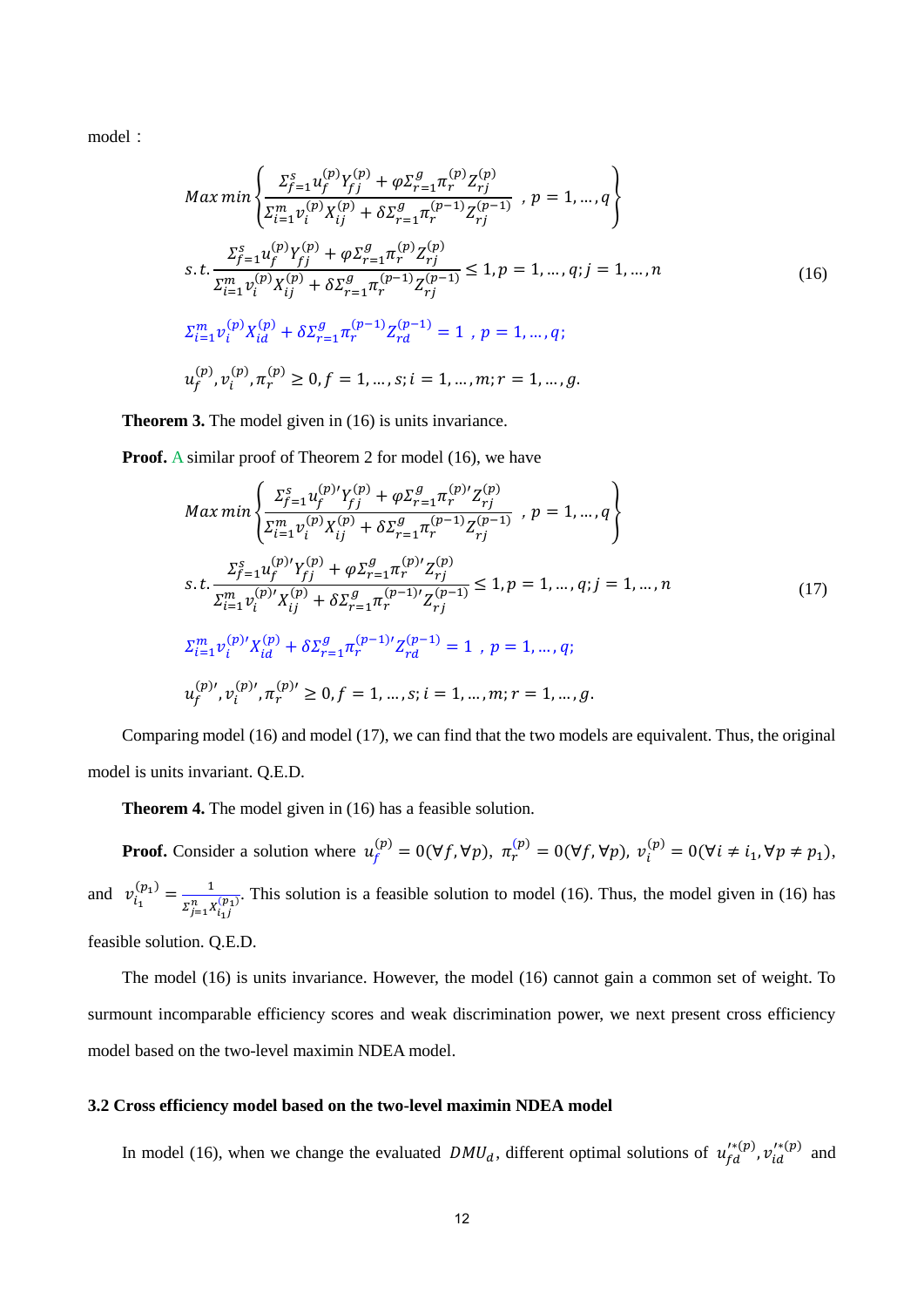$\pi'_{rd}^{(*)}(p)$  can be obtained. Using the same solution procedure described in model (9), the solution of the model (16) are obtained.

Let  $W_d^{*p} = (u_{fd}^{\prime * (p)}, v_{id}^{\prime * (p)}, \pi_{rd}^{\prime * (p)})$  $\overline{d}$ <sup>\*(p)</sup>,  $v_{id}^{I*}(p)$ ,  $\pi_{rd}^{I*}(p)$  be the solution to the problem using the maximin principle for

 $DMU_d$ . The DEA efficiencies of p process and  $DMU_d$  are

$$
E_{dd}^{p} = \frac{\sum_{f=1}^{S} u_{fd}^{'*(p)} Y_{fd}^{(p)} + \varphi \Sigma_{r=1}^{g} \pi_{rd}^{'*(p)} Z_{rd}^{(p)}}{\sum_{i=1}^{m} v_{id}^{'*(p)} X_{id}^{(p)} + \delta \Sigma_{r=1}^{g} \pi_{rd}^{'*(p-1)} Z_{rd}^{(p-1)}}
$$

and

$$
E_{dd} = min\{E_{dd}^1, \dots E_{dd}^p, \dots, E_{dd}^q\}
$$

Then, the peer-evaluation efficiencies given to  $DMU_j$  when  $DMU_d$  is under evaluation corresponding to the  $p$  process are defined as follows:

$$
E_{dj}^p = \frac{\Sigma_{f=1}^s u_{fd}^{*p} Y_{fj}^{(p)} + \varphi \Sigma_{r=1}^g \pi_{rd}^{'*(p)} Z_{rj}^{(p)}}{\Sigma_{i=1}^m v_{id}^{'*(p)} X_{ij}^{(p)} + \delta \Sigma_{r=1}^g \pi_{rd}^{'*(p-1)} Z_{rj}^{(p-1)}}, j \neq d, j = 1, ..., n
$$

In this manner, the cross efficiency scores of  $p$  process and  $DMU<sub>j</sub>$  are defined as follows:

$$
CE_j^p = \frac{1}{n} \sum_{d=1}^n E_{dj}^p, j = 1, ..., n
$$

and

$$
CE_j = min\Big\{CE_j^1, \ldots, CE_j^p\Big\}, j = 1, \ldots, n.
$$

Note that all obtained efficiency scores  $E_{dj}^p(j = 1, ..., n)$  are unique. This is due to that all efficiency scores  $E_{dj}^{p}(j = 1, ..., n)$  are directly determined in the objective function in our modeling optimization. This is different from those secondary goals in DEA cross efficiency evaluation methods that are optimized for obtaining a set of optimal weights for the next efficiency score calculation. Then,  $CE_j^p$  and  $CE_j$  can be unique. Thus, Model (16) can obtain the unique cross efficiency.

The new models for parallel structure are similar to serial structures. In a parallel production system, at the individual DMU level, we define the system efficiency as the minimum of the subsystem efficiencies. Then, at the all DMU level, we evaluate all the DMUs simultaneously by using the maximin efficiency ratio model. For network structure, by utilizing dummy processes, a network system can be represented by a series structure where each stage in the series is of a parallel structure composed of a set of processes (Kao, 2009). Therefore, the proposed approach can be applied to any network structure.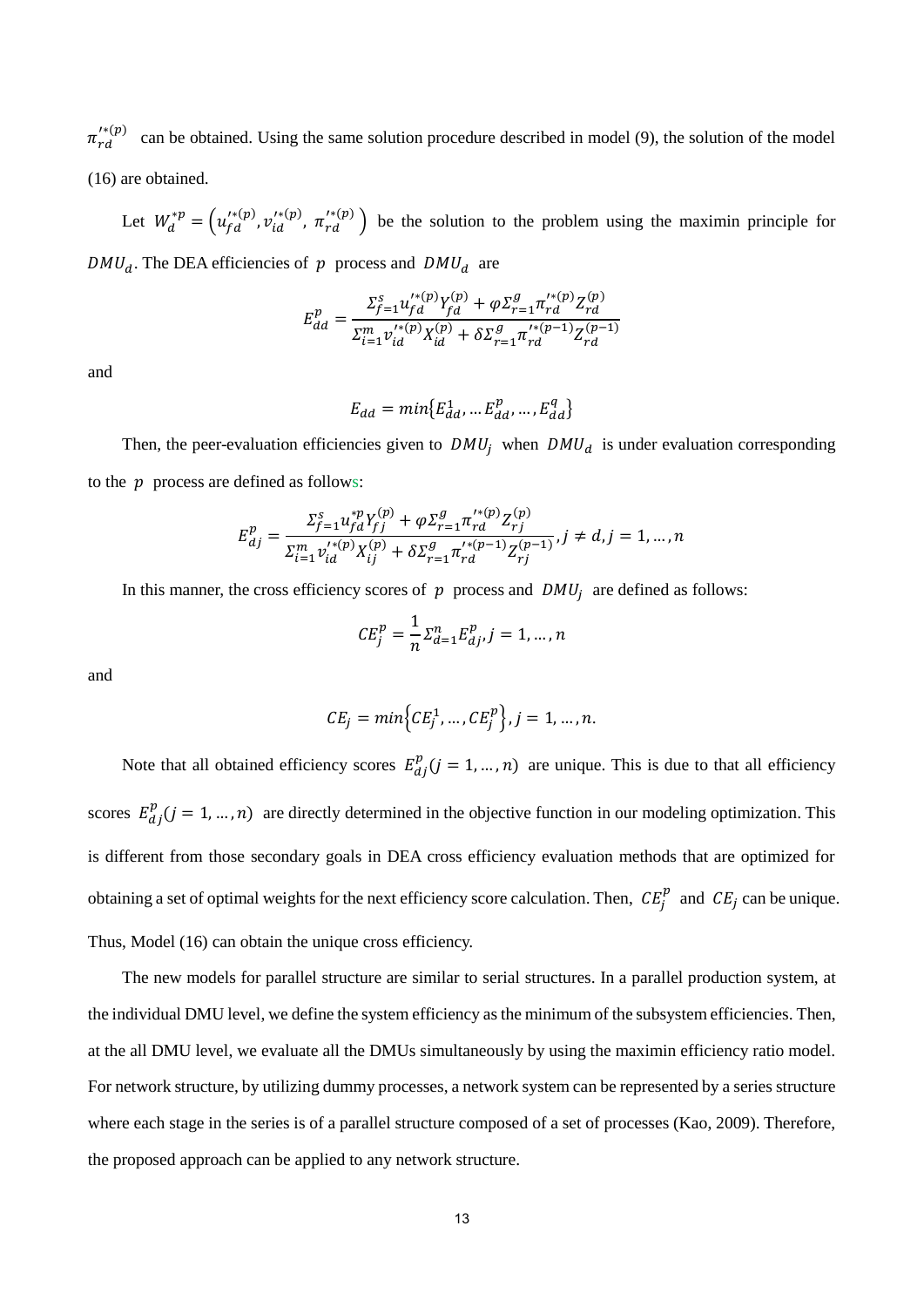## **4. A numerical illustration**

In this section, we use the dataset of supply chain systems from Wu et al. (2014) to illustrate the usefulness and the validity of the proposed models. The supply chain system is a network system that can be divided into three processes: the supplier, the manufacturer, and the retailer. The supplier consumes various inputs such as labor  $(X_{11})$  and operating cost  $(X_{12})$  to produce revenue  $(Y_{11})$ , which then becomes the input cost to the downstream manufacturer. The manufacturer utilizes manufacturing cost  $(X_{21})$  and lead time  $(X_{22})$  to absorb fill rate  $(Y_{21})$  and quantity of products  $(Y_{22})$ . Products are then shipped to the retailer. The retailer bear inventory cost  $(X_{31})$  and backorders  $(X_{32})$  in inventory to earn profits  $(Y_{31})$ .

|            | Supplier       |          |                       |                |                | Manufacturer          | Retailer |                |          |                |
|------------|----------------|----------|-----------------------|----------------|----------------|-----------------------|----------|----------------|----------|----------------|
| <b>DMU</b> | Inputs $(X_1)$ |          | Intermediates $(Y_1)$ | Inputs $(X_2)$ |                | Intermediates $(Y_2)$ |          | Inputs $(X_3)$ |          | $Outputs(Y_2)$ |
|            | $X_{11}$       | $X_{12}$ | $Y_{11}$              | $X_{21}$       | $X_{22}$       | $Y_{21}$              | $Y_{22}$ | $X_{31}$       | $X_{32}$ | $Y_{31}$       |
|            | 125            | 90       | 35                    | 218            | 5              | 0.70                  | 800      | 90             | 10.0     | 3000           |
| 2          | 150            | 80       | 25                    | 190            | 4              | 0.90                  | 700      | 100            | 11.0     | 2200           |
| 3          | 115            | 110      | 23                    | 180            | 3              | 0.78                  | 750      | 80             | 13.0     | 3200           |
| 4          | 155            | 100      | 24                    | 205            | 5              | 0.88                  | 500      | 70             | 12.5     | 2300           |
| 5          | 180            | 100      | 27                    | 185            | $\overline{2}$ | 0.73                  | 650      | 85             | 14.0     | 3300           |
| 6          | 145            | 85       | 25                    | 180            | 3              | 0.95                  | 550      | 77             | 13.5     | 2400           |
| 7          | 155            | 95       | 28                    | 190            | 6              | 0.89                  | 650      | 78             | 12.5     | 3500           |
| 8          | 180            | 125      | 35                    | 180            | 2              | 0.87                  | 600      | 90             | 15.5     | 3800           |

**Table 2** Data for the example.

Table 2 reports this dataset. The results obtained by the model (9) and the supply chain model of Wu et al. (2014) are provided in Table 3.

In Table 3, the second and fifth columns report the efficiencies of the supply chain, the supplier, the manufacturer, and the retailer which are obtained by the model (9). The sixth to ninth columns describe the efficiencies of the supply chain, the supplier, the manufacturer, and the retailer which are got by the Wu et al.'s method. From Table 3, it can be concluded that the overall efficiency scores from the model (9) are all much less than those from Wu et al.'s method. This is due to the fact that the overall efficiency scores from the model (9) are the efficiencies of the weak-link of the supply chain and those from Wu et al.'s method are the weighted sum efficiency of stages. These differences indicate that the efficiency of the supply chain systems may be overestimated due to applying the weighted sum model.

**Table 3** Results for two-level maximin NDEA model approach.

|            | Weak-link efficiency |               |    |    | Weighted<br>l sum efficiency |        |    |                               |
|------------|----------------------|---------------|----|----|------------------------------|--------|----|-------------------------------|
| <b>DMU</b> |                      | $\sim$ $\sim$ | ◡▱ | ັັ |                              | $\sim$ | ◡▵ | $\overline{\phantom{0}}$<br>ັ |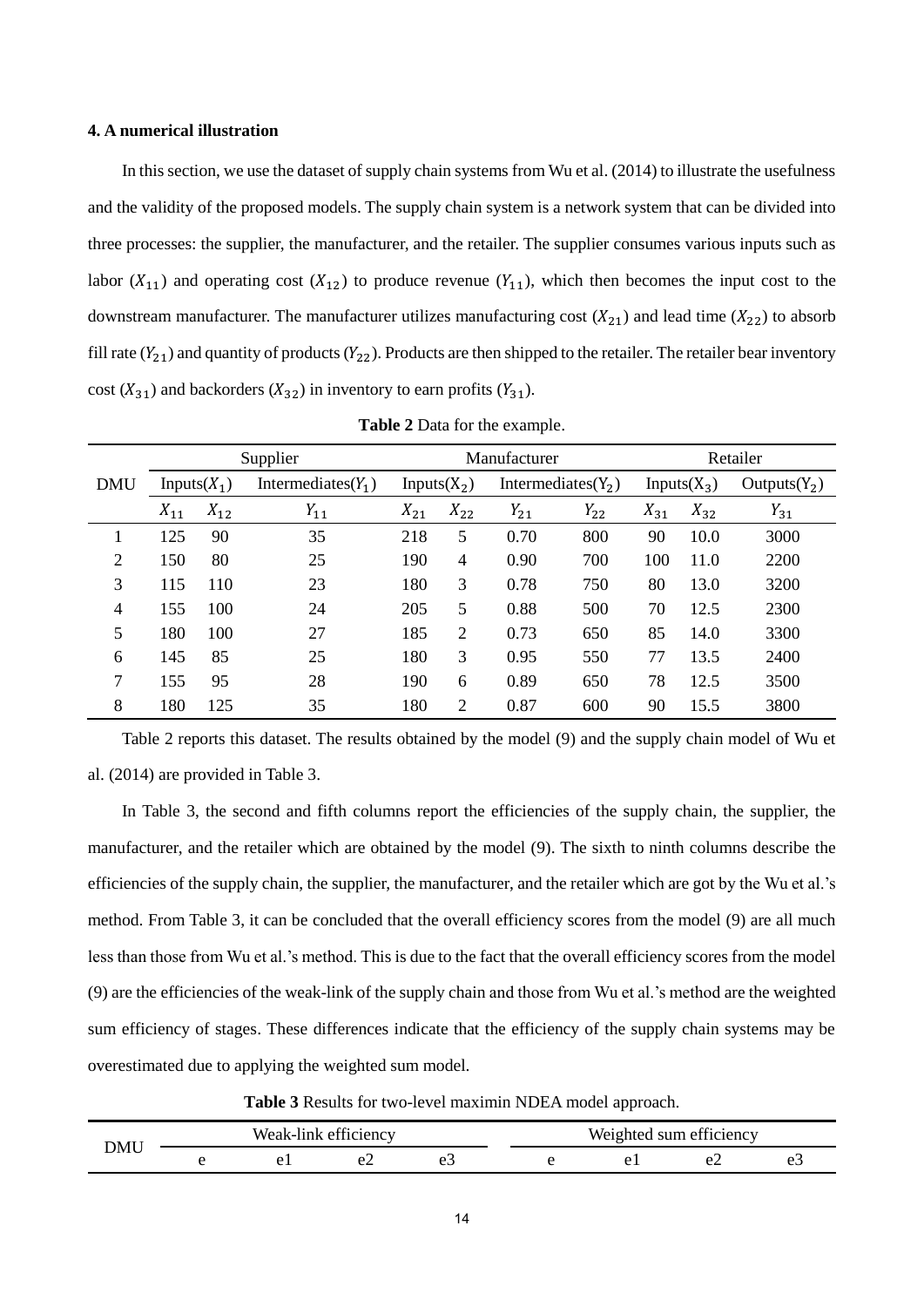|                | 0.6657(2) | 0.8407 | 0.6657 | 0.7128 | 0.8978 | 1.0000 | 0.7569 | 0.9366 |
|----------------|-----------|--------|--------|--------|--------|--------|--------|--------|
| $\overline{2}$ | 0.5918(6) | 0.7457 | 0.8407 | 0.5918 | 0.7784 | 0.7115 | 0.9498 | 0.6740 |
| 3              | 0.5918(6) | 0.5918 | 0.9954 | 0.8407 | 0.8153 | 0.5918 | 1.0000 | 0.8541 |
| $\overline{4}$ | 0.5918(6) | 0.5918 | 0.7018 | 0.7018 | 0.6830 | 0.5918 | 0.7569 | 0.7004 |
| 5              | 0.6657(2) | 0.6657 | 0.8284 | 0.8407 | 0.7722 | 0.6260 | 0.8238 | 0.8667 |
| 6              | 0.6657(2) | 0.7018 | 0.8284 | 0.6657 | 0.7509 | 0.6975 | 0.8813 | 0.6740 |
| 7              | 0.7128(1) | 0.7128 | 0.7457 | 0.9343 | 0.8593 | 0.7119 | 0.8660 | 1.0000 |
| 8              | 0.6657(2) | 0.7018 | 0.6657 | 0.9343 | 0.8051 | 0.7103 | 0.7651 | 0.9398 |

Note that our model can show the bottleneck in the production process that is critical to the total efficiency of the system. For example, the overall efficiency of DMU<sub>3</sub> (0.8153) is higher than this of DMU<sub>5</sub> (0.7722) in Wu et al.'s method. However, the overall efficiency of  $DMU_3$  (0.5918) is lower than this of  $DMU_5$  (0.6657) in our method. This is attributed to the efficiency scores of the second stage and the third stage of  $DMU<sub>3</sub>$  is significantly higher than those of  $DMU_5$ , while the efficiency of the first stage of  $DMU_3$  is lower than this of DMU5. This infers that the efficiency of partial stages conceals the overall inefficiency in the weighted sum model.

The cross efficiency scores are reported in Table 4. It is shown that the efficiencies of the supply chain which are obtained by the model (9). This finding indicates that the cross efficiency model has stronger discriminating power in ranking DMUs and is able to produce more representative results.

| <b>DMU</b>     | e         | e1     | e2     | e <sub>3</sub> |
|----------------|-----------|--------|--------|----------------|
|                | 0.6380(5) | 0.9048 | 0.6380 | 0.8193         |
| $\overline{2}$ | 0.6375(6) | 0.7637 | 0.7850 | 0.6375         |
| 3              | 0.5918(7) | 0.5918 | 0.8496 | 0.8458         |
| 4              | 0.5918(7) | 0.5918 | 0.6833 | 0.7191         |
| 5              | 0.6652(2) | 0.6652 | 0.7282 | 0.8617         |
| 6              | 0.6652(2) | 0.7189 | 0.7375 | 0.6652         |
| 7              | 0.6997(1) | 0.7240 | 0.6997 | 0.9481         |
| 8              | 0.6652(2) | 0.7028 | 0.6652 | 0.9639         |

**Table 4** Results for cross efficiency model based on the two-level maximin NDEA model.

# **5. Conclusions**

In this study we introduce the two-level maximin strategy in DEA-based efficiency evaluation for network systems. We develop the two-level maximin NDEA model and cross efficiency model based on the two-level maximin NDEA model and measured the efficiency of eight supply chains with three processes. In the twolevel maximin NDEA model, we combine the maximin efficiency ratio model with the weak-link approach in multi-stage systems. Based on the two-level maximin NDEA model, we build cross efficiency model for multi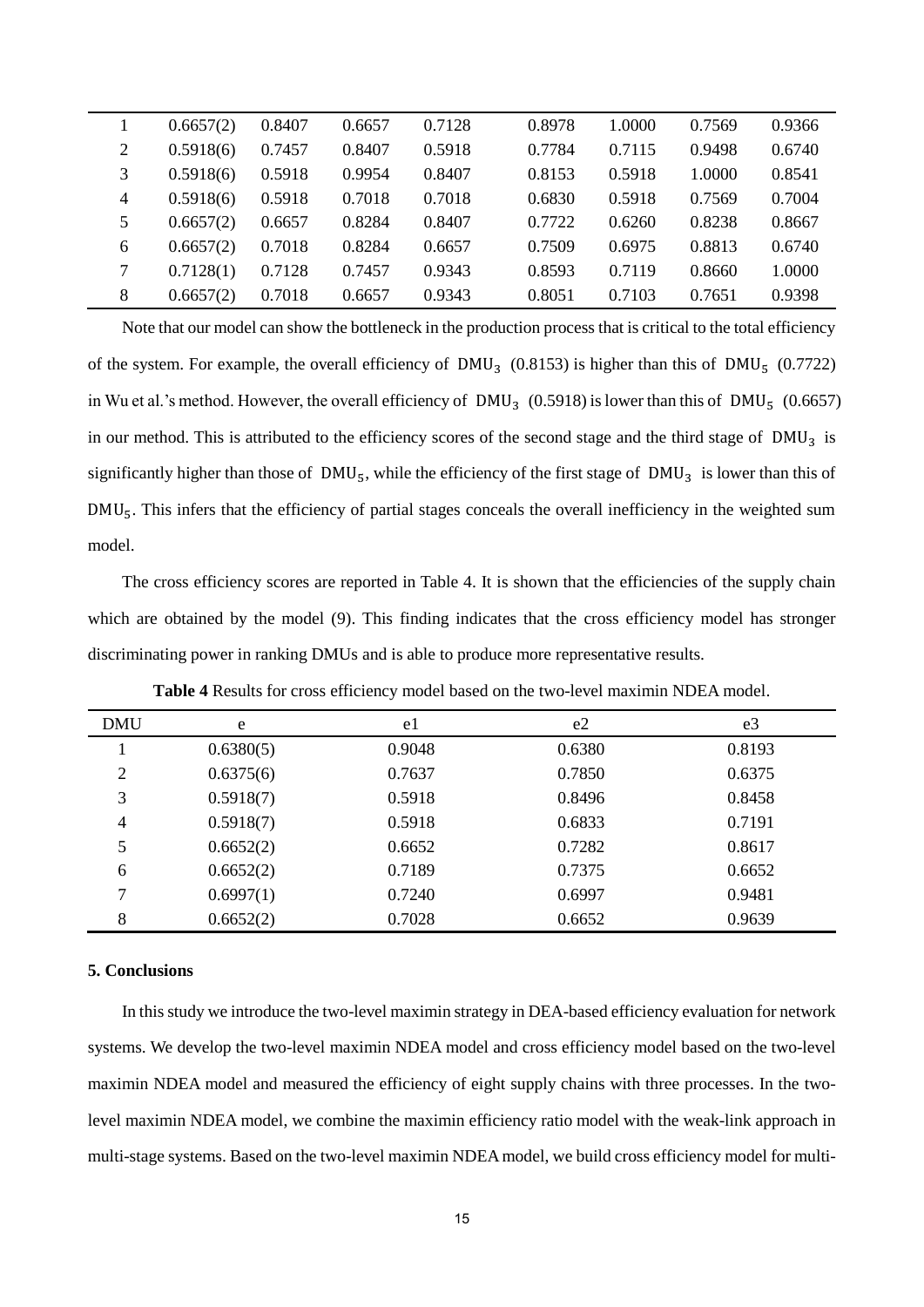stage systems.

In this paper, the proposed model was found to have the following advantages. First, the proposed model can help decision makers to identify the stage that is the minimum efficiency stage in the minimum efficiency unit and effectively improve the performance of these systems. Second, this approach provides unique and unbiased efficiency scores for the divisions. Third, the proposed cross efficiency model does not require secondary objective functions and provides unique results.

Based on the results of the application, our conclusions are summarized as follows. First, compared with the traditional multi-stage weighted sum model, our model can show the bottleneck in the production process that is critical for the total efficiency of the system can overcome that the efficiency of partial stages conceals the overall inefficiency. Second, cross efficiency model based on the two-level maximin NDEA model has stronger discriminating power in ranking DMUs, and is able to produce more representative results.

Looking at extensions to this research, in this study, all inputs, intermediate products, and outputs are considered desirable. Further studies can develop the two-level maximin NDEA model for network systems in presence of undesirable factors. For example, if available,  $CO<sub>2</sub>$  emissions could be incorporated into the research when the models are applied to the industrial production process. In addition, in the study, the evaluated DMUs are completely homogeneous. However, the perfect homogeneity is difficult to be found in DMUs. Some non-homogeneous factors may block the accuracy and rationality of evaluation, if they are neglected (Chen et al., 2021). Thus, one may consider non-homogeneous DMUs and evaluate their efficiency. Moreover, it would be interesting for future research to apply our methods to more real-world applications such as banks, hotels, and educational institutions. Finally, with the increase in the number of processes and DMUs, the computation time will increase. Therefore, it might be interesting to study how to optimize the algorithm to reduce the computation time.

# **Acknowledgements**

The authors thank the editor, associate editor, and two anonymous reviewers whose comments and suggestions lead to significant improvements of the paper. The research is supported by the National Natural Science Foundation of China (71991464 / 71991460, 71631006 and 71921001) and the Fundamental Research Funds for the Central Universities (WK2040000027 and WK2040160028)

16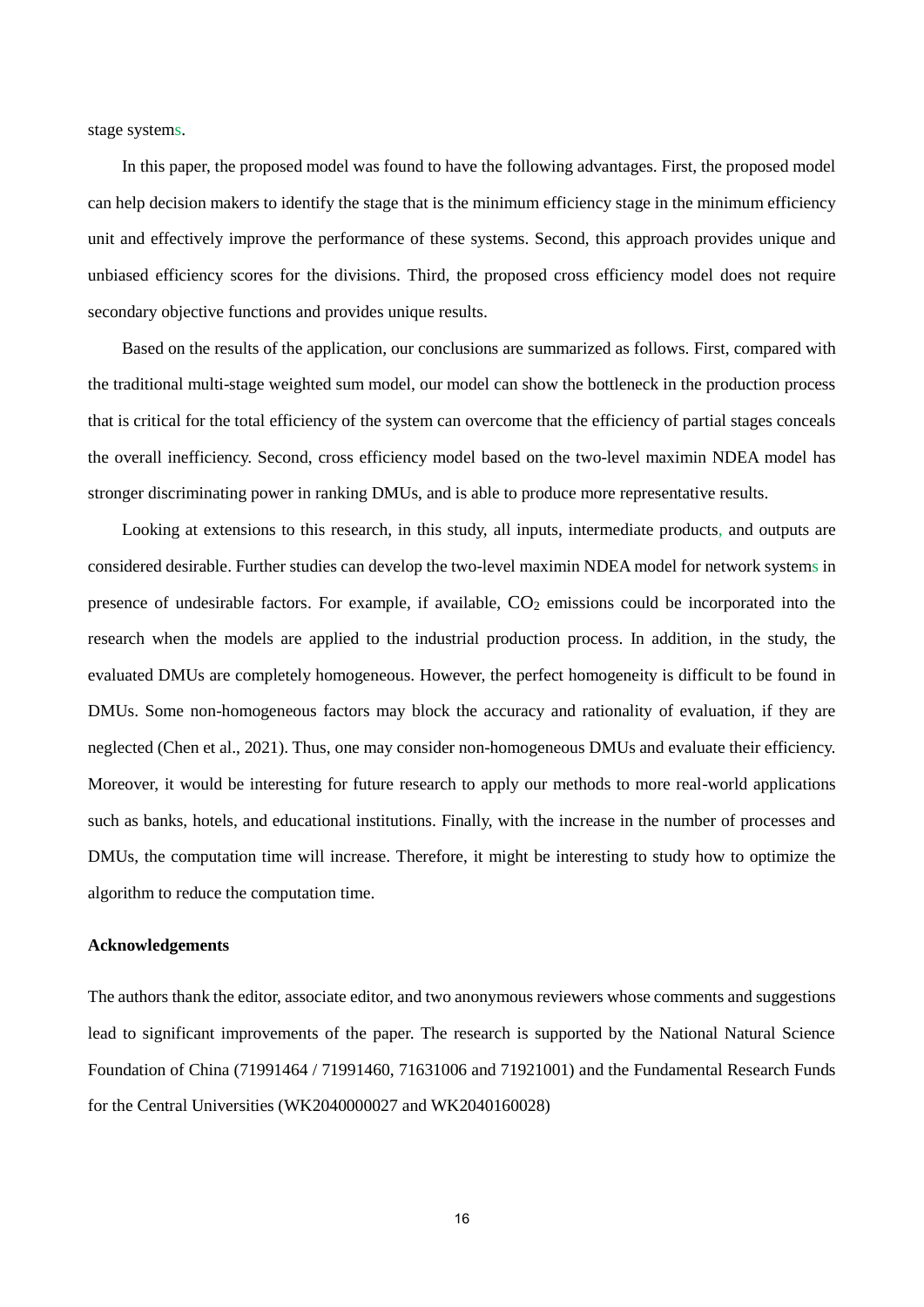## **References**

- Abbas, A., Waseem, M., & Yang, M. (2020). An ensemble approach for assessment of energy efficiency of agriculture system in Pakistan. *Energy Efficiency*, 1-14.
- Angiz, M. Z., Mustafa, A., & Kamali, M. J. (2013). Cross-ranking of decision making units in data envelopment analysis. *Applied Mathematical Modelling,* 37(1-2), 398-405.
- Ang, S., & Chen, C. M. (2016). Pitfalls of decomposition weights in the additive multi-stage DEA model. *Omega,* 58, 139-153.
- An, Q., Chen, H., Xiong, B., Wu, J., & Liang, L. (2017). Target intermediate products setting in a two-stage system with fairness concern. *Omega*, 73, 49-59.
- Banker, R. D., Charnes, A., & Cooper, W. W. (1984). Some models for estimating technical and scale inefficiencies in data envelopment analysis. Management Science, 30(9), 1078-1092.
- Castelli, L., Pesenti, R., & Ukovich, W. (2010). A classification of DEA models when the internal structure of the decision making units is considered. *Annals of Operations Research*, 173(1), 207-235.
- Charnes, A., & Cooper, W. W. (1962). Programming with linear fractional functionals. *Naval Research Logistics Quarterly*, 9(3‐ 4), 181-186.
- Charnes, A., & Cooper, W. W. (1984). Preface to topics in data envelopment analysis. *Annals of Operations research*, 2(1), 59-94.
- Charnes, A., Cooper, W. W., & Rhodes, E. (1978). Measuring the efficiency of decision making units. *European Journal of Operational Research*, 2(6), 429-444.
- Chen, M., Ang, S., Yang, F., & Jiang, L. (2021). Efficiency evaluation of non-homogeneous DMUs with inconsistent input quality. *Computers & Industrial Engineering*, 158, 107418.
- Chen, Y., Cook, W. D., Li, N., & Zhu, J. (2009). Additive efficiency decomposition in two-stage DEA. *European journal of operational research,* 196(3), 1170-1176.
- Chiang, C. I., Hwang, M. J., & Liu, Y. H. (2011). Determining a common set of weights in a DEA problem using a separation vector. *Mathematical and Computer Modelling,* 54(9-10), 2464-2470.
- Cook, W. D., Seiford, L. M., 2009. Data envelopment analysis (DEA)–Thirty years on. *European journal of operational research*, 192(1), 1-17.
- Cook, W. D., Zhu, J., Bi, G., & Yang, F. (2010). Network DEA: Additive efficiency decomposition. *European journal of operational research,* 207(2), 1122-1129.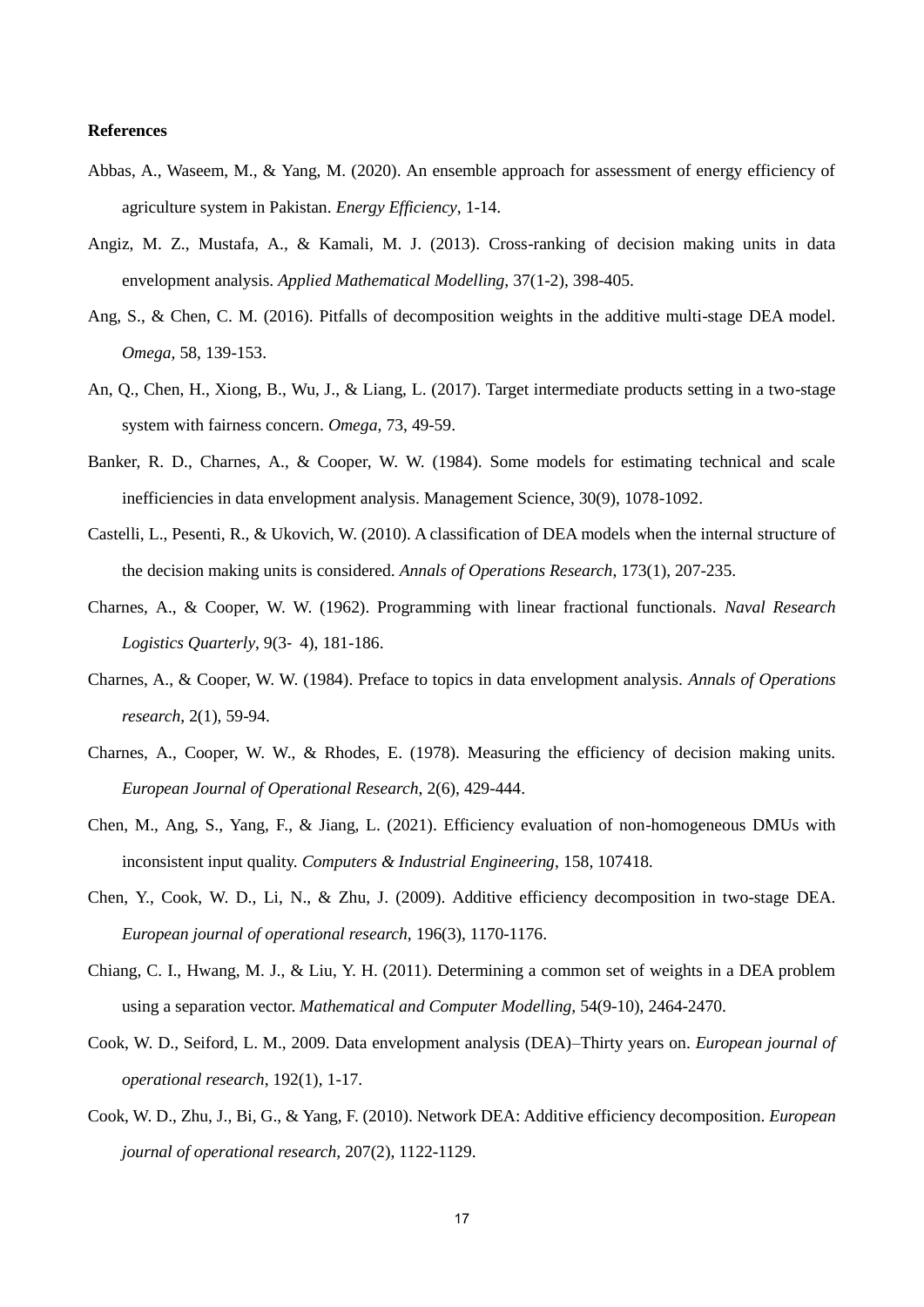- Cooper, W. W., Park, K. S., & Pastor, J. T. (1999). RAM: a range adjusted measure of inefficiency for use with additive models, and relations to other models and measures in DEA. *Journal of Productivity analysis*, 11(1), 5-42.
- Despotis, D. K., Koronakos, G., & Sotiros, D. (2016a). The "weak-link" approach to network DEA for twostage processes. *European Journal of Operational Research*, 254(2), 481-492.
- Despotis, D., & Kuchta, D. (2021). Fuzzy weak link approach to the two-stage DEA. *RAIRO: Recherche Opérationnelle*, 55, 385.
- Despotis, D. K., Sotiros, D., & Koronakos, G. (2016b). A network DEA approach for series multi-stage processes. *Omega*, 61, 35-48.
- Emrouznejad, A., & Yang, G. L. (2018). A survey and analysis of the first 40 years of scholarly literature in DEA: 1978–2016. *Socio-economic planning sciences*, 61, 4-8.
- Färe, R., & Grosskopf, S. (1996). Productivity and intermediate products: A frontier approach. *Economics letters,* 50(1), 65-70.
- Fukuyama, H., & Matousek, R. (2017). Modelling bank performance: A network DEA approach. *European Journal of Operational Research*, 259(2), 721-732.
- Gharakhani, D., Eshlaghy, A. T., Hafshejani, K. F., Mavi, R. K., & Lotfi, F. H. (2018). Common weights in dynamic network DEA with goal programming approach for performance assessment of insurance companies in Iran. *Management Research Review*.
- Guo, C., Shureshjani, R. A., Foroughi, A. A., & Zhu, J. (2017). Decomposition weights and overall efficiency in two-stage additive network DEA. *European Journal of Operational Research, 257(3), 896-906.*
- Halkos, G. E., Tzeremes, N. G., & Kourtzidis, S. A. (2014). A unified classification of two-stage DEA models. *Surveys in Operations Research and Management Science*, 19(1), 1-16.
- Izadikhah, M., & Saen, R. F. (2016). Evaluating sustainability of supply chains by two-stage range directional measure in the presence of negative data. *Transportation Research Part D: Transport and Environment*, 49, 110-126.
- Lovell, C. K., & Pastor, J. T. (1995). Units invariant and translation invariant DEA models. *Operations research letters*, 18(3), 147-151.
- Jahanshahloo, G. R., Lotfi, F. H., Khanmohammadi, M., Kazemimanesh, M., & Rezaie, V. (2010). Ranking of units by positive ideal DMU with common weights. *Expert Systems with Applications,* 37(12), 7483-7488.

Kao, C. (2009). Efficiency decomposition in network data envelopment analysis: A relational model. *European*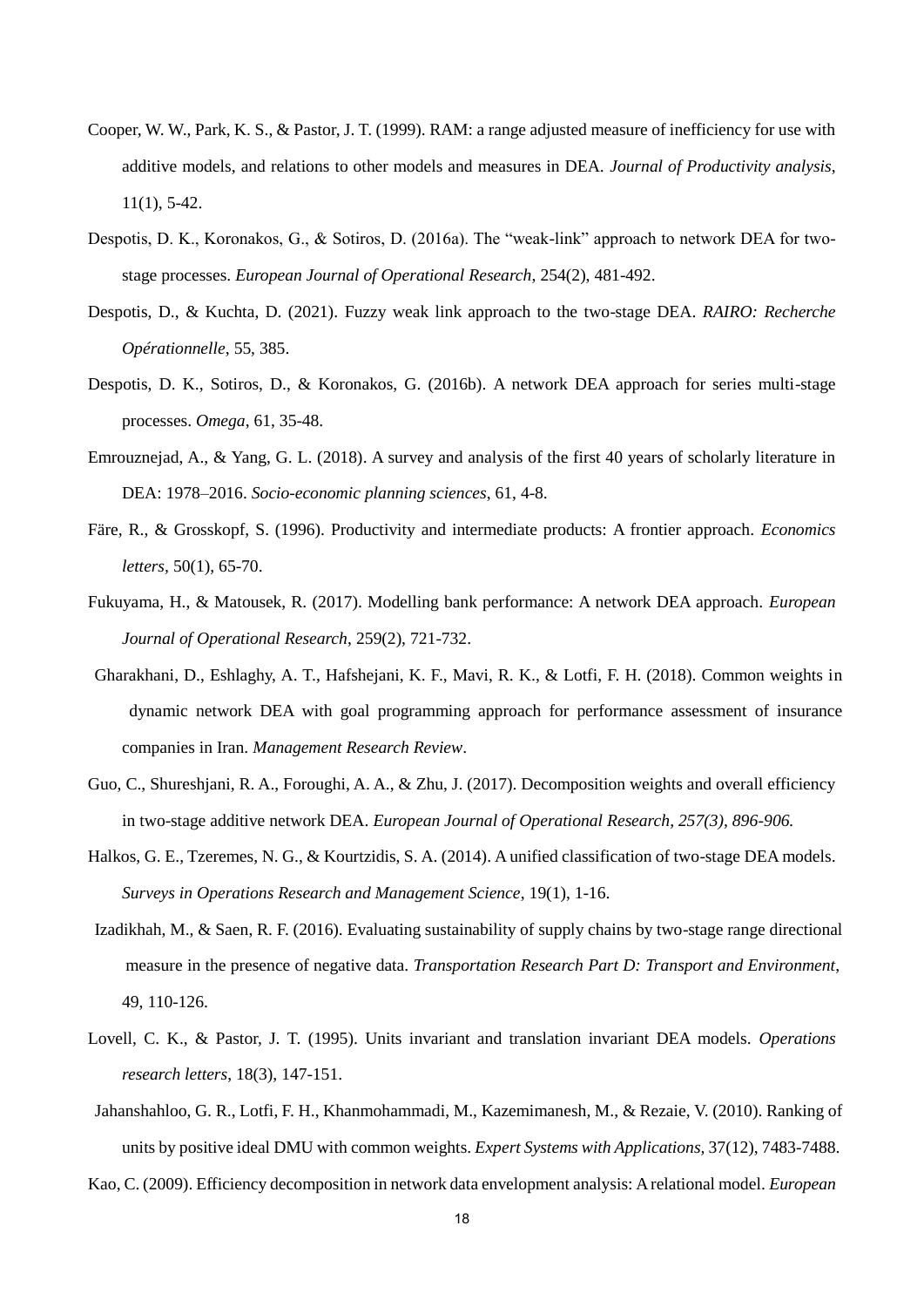*journal of operational research,* 192(3), 949-962.

- Kao, C. (2017). Network data envelopment analysis: Foundations and extensions. Berlin: Springer.
- Kao, C., & Hwang, S. N. (2008). Efficiency decomposition in two-stage data envelopment analysis: An application to non-life insurance companies in Taiwan. *European journal of operational research,* 185(1), 418-429.
- Kao, C., & Hwang, S. N. (2010). Efficiency measurement for network systems: IT impact on firm performance. *Decision Support Systems*, 48(3), 437-446.
- Karsak, E. E., & Dursun, M. (2014). An integrated supplier selection methodology incorporating QFD and DEA with imprecise data. *Expert Systems with Applications*, 41(16), 6995-7004.
- Khalili-Damghani, K., & Fadaei, M. (2018). A comprehensive common weights data envelopment analysis model: ideal and anti-ideal virtual decision making units approach. *Journal of Industrial and Systems Engineering*, 11(3), 281-306.
- Kiaei, H., & Matin, R. K. (2020). Common set of weights and efficiency improvement on the basis of separation vector in two-stage network data envelopment analysis. *Mathematical Sciences*, 14(1), 53-65.
- Koronakos, G., Sotiros, D., & Despotis, D. K. (2019). Reformulation of Network Data Envelopment Analysis models using a common modelling framework. *European Journal of Operational Research*, 278(2), 472- 480.
- Kourtzidis, S., Matousek, R., & Tzeremes, N. G. (2021). Modelling a multi-period production process: Evidence from the Japanese regional banks. *European Journal of Operational Research.*
- Li, F., Zhu, Q., Chen, Z., & Xue, H. (2018). A balanced data envelopment analysis cross-efficiency evaluation approach. *Expert Systems with Applications*, 106, 154-168.
- Lim, S., & Zhu, J. (2019). Primal-dual correspondence and frontier projections in two-stage network DEA models. *Omega*, 83, 236-248.
- Li, Y., Chen, Y., Liang, L., & Xie, J. (2012). DEA models for extended two-stage network structures. *Omega*, 40(5), 611-618.
- Li, Y., Yang, M., Chen, Y., Dai, Q., & Liang, L. (2013). Allocating a fixed cost based on data envelopment analysis and satisfaction degree. *Omega*, 41(1), 55-60.
- Lovell, C. K., & Pastor, J. T. (1995). Units invariant and translation invariant DEA models. *Operations research letters*, 18(3), 147-151.

Mavi, R. K., Saen, R. F., & Goh, M. (2019). Joint analysis of eco-efficiency and eco-innovation with common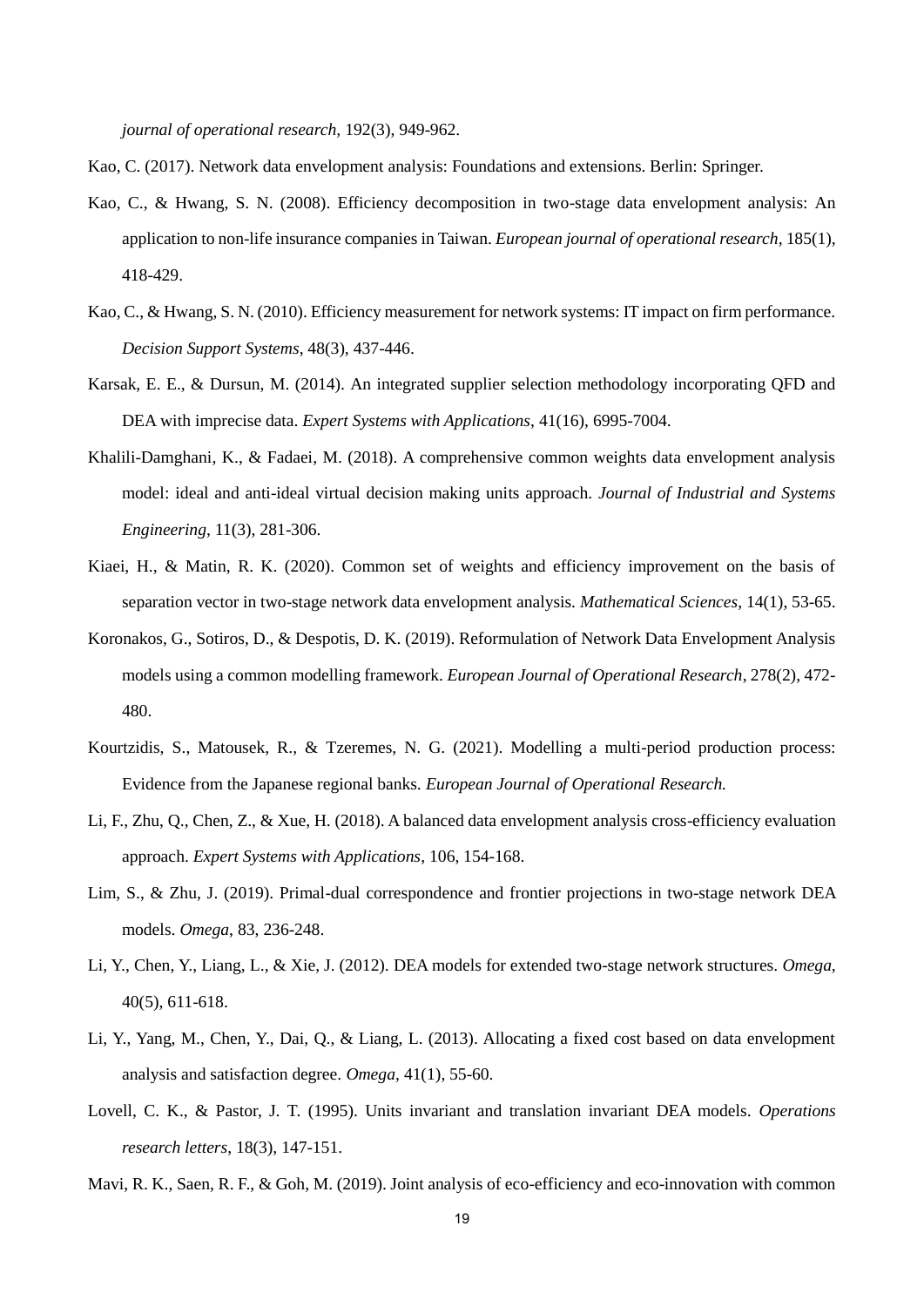weights in two-stage network DEA: A big data approach. *Technological Forecasting and Social Change*, 144, 553-562.

- Mehdiloozad, M., Sahoo, B. K., & Roshdi, I. (2014). A generalized multiplicative directional distance function for efficiency measurement in DEA. *European Journal of Operational Research*, 232(3), 679-688.
- Pendharkar, P. C. (2020). Cross efficiency evaluation of decision-making units using the maximum decisional efficiency principle. *Computers & Industrial Engineering*, 145, 106550.
- Pishgar-Komleh, S. H., Zylowski, T., Rozakis, S., & Kozyra, J. (2020). Efficiency under different methods for incorporating undesirable outputs in an LCA+ DEA framework: A case study of winter wheat production in Poland. *Journal of environmental management*, 260, 110138.
- Saati, S., & Nayebi, N. (2015). An algorithm for determining common weights by concept of membership function. *Journal of Linear and Topological Algebra (JLTA)*, 4(03), 165-172.
- Sahoo, B. K., Mehdiloozad, M., & Tone, K. (2014). Cost, revenue and profit efficiency measurement in DEA: A directional distance function approach. *European Journal of Operational Research*, 237(3), 921-931.
- Sahoo, B. K., Saleh, H., Shafiee, M., Tone, K., & Zhu, J. (2021). An Alternative Approach to Dealing with the Composition Approach for Series Network Production Processes. *Asia-Pacific Journal of Operational Research*, 2150004.
- Seiford, L. M., & Zhu, J. (1999). Profitability and marketability of the top 55 US commercial banks. *Management science*, 45(9), 1270-1288.
- Sotiros, D., Koronakos, G., & Despotis, D. K. (2019). Dominance at the divisional efficiencies level in network DEA: The case of two-stage processes. *Omega*, 85, 144-155.
- Tone, K. (2001). A slacks-based measure of efficiency in data envelopment analysis. *European journal of operational research*, 130(3), 498-509.
- Troutt, M. D. (1997). Derivation of the maximin efficiency ratio model from the maximum decisional efficiency principle. *Annals of Operations Research*, 73, 323-338.
- Troutt, M. D., & Leung, T. W. (2003). Enhanced bisection strategies for the Maximin Efficiency Ratio model. *European Journal of Operational Research*, 144(3), 545-553.
- Toloo, M., Tavana, M., & Santos-Arteaga, F. J. (2019). An integrated data envelopment analysis and mixed integer non-linear programming model for linearizing the common set of weights. Central European Journal of Operations Research, 27(4), 887-904.

Vlontzos, G., & Pardalos, P. M. (2017). Assess and prognosticate green house gas emissions from agricultural